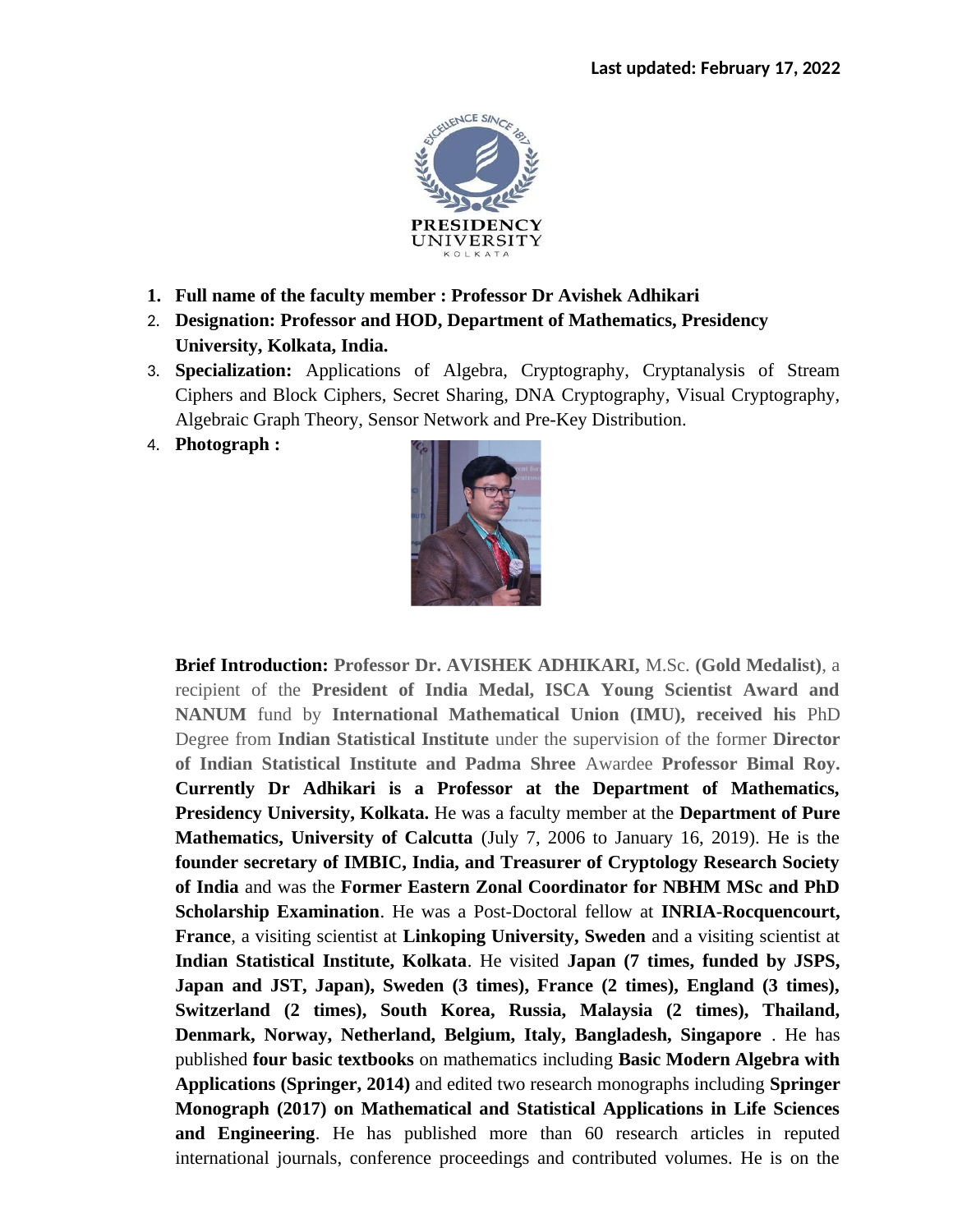editorial board of several journals. He is one of the investigators of **12** Sponsored Research Projects funded by the agencies like **DRDO, WESEE (Ministry of Defense), DST-SERB, DIT, NBHM** including two International Collaborative Projects supported by **DST-JSPS (Indo-Japan Project) and DST-JST (Indo-Japan) in collaboration with Indian Statistical Institute. Five** of his PhD students have already obtained PhD Degree. Currently, **six** of the PhD scholars are doing their research works under his supervision. He is the **Program Chair of the 22nd International Conference Indocrypt 2021.**

## **5. Contact information :**

**Residential Address:** AH 317, Salt Lake, Sector 2, Kolkata 700091, West Bengal, India **e-mail id:** [avishek.maths@presiuniv.ac.in](mailto:avishek.maths@presiuniv.ac.in) **&** [avishek.adh@gmail.com](mailto:avishek.adh@gmail.com) website: http://www.isical.ac.in/~avishek\_r/ http://presiuniv.ac.in/web/staff.php?staffid=424

| r readenne quanneauons                   |                                                      |  |
|------------------------------------------|------------------------------------------------------|--|
| College/University from which the degree | Abbreviation of the degree                           |  |
| was obtained                             |                                                      |  |
|                                          |                                                      |  |
| <b>St. Xavier's College, Kolkata</b>     | B.Sc. in Mathematics Hons. (Stood 2 <sup>nd</sup> in |  |
|                                          | <b>University of Calcutta)</b> [1999]                |  |
|                                          |                                                      |  |
| <b>Department of Pure Mathematics,</b>   | M.Sc. in Pure Mathematics, Gold                      |  |
| <b>Calcutta University</b>               | Medalist                                             |  |
|                                          | (Stood 1st) [2001]                                   |  |
|                                          |                                                      |  |
| <b>Indian Statistical Institute</b>      | Ph.D. [2004] under the Supervision of                |  |
|                                          | <b>Professor Bimal Roy, Former Director,</b>         |  |
|                                          | Indian Statistical Institute.                        |  |
|                                          |                                                      |  |

## **6. Academic qualifications**

- **7. Positions held/holding :**
	- 1. **Head of the Department of Mathematics, Presidency University, November 1, 2021-till date**
	- **2. Professor, Department of Mathematics, Presidency University, January 17, 2019-till date**
	- **3. Assistant Professor, Department of Pure Mathematics, University of Calcutta, July 7, 2006 to January 16, 2019.**
	- **4. Visiting Scientist, Linkoping University, Sweden, April 2006-June 2006.**
	- **5. Visiting Scientist, Indian Statistical Institute, December 2005-March 2006.**
	- **6. Post Doctoral Fellow, INRIA, France, December 2004-December 2005.**
	- **7. Research Fellow, Indian Statistical Institute, 2001-2004.**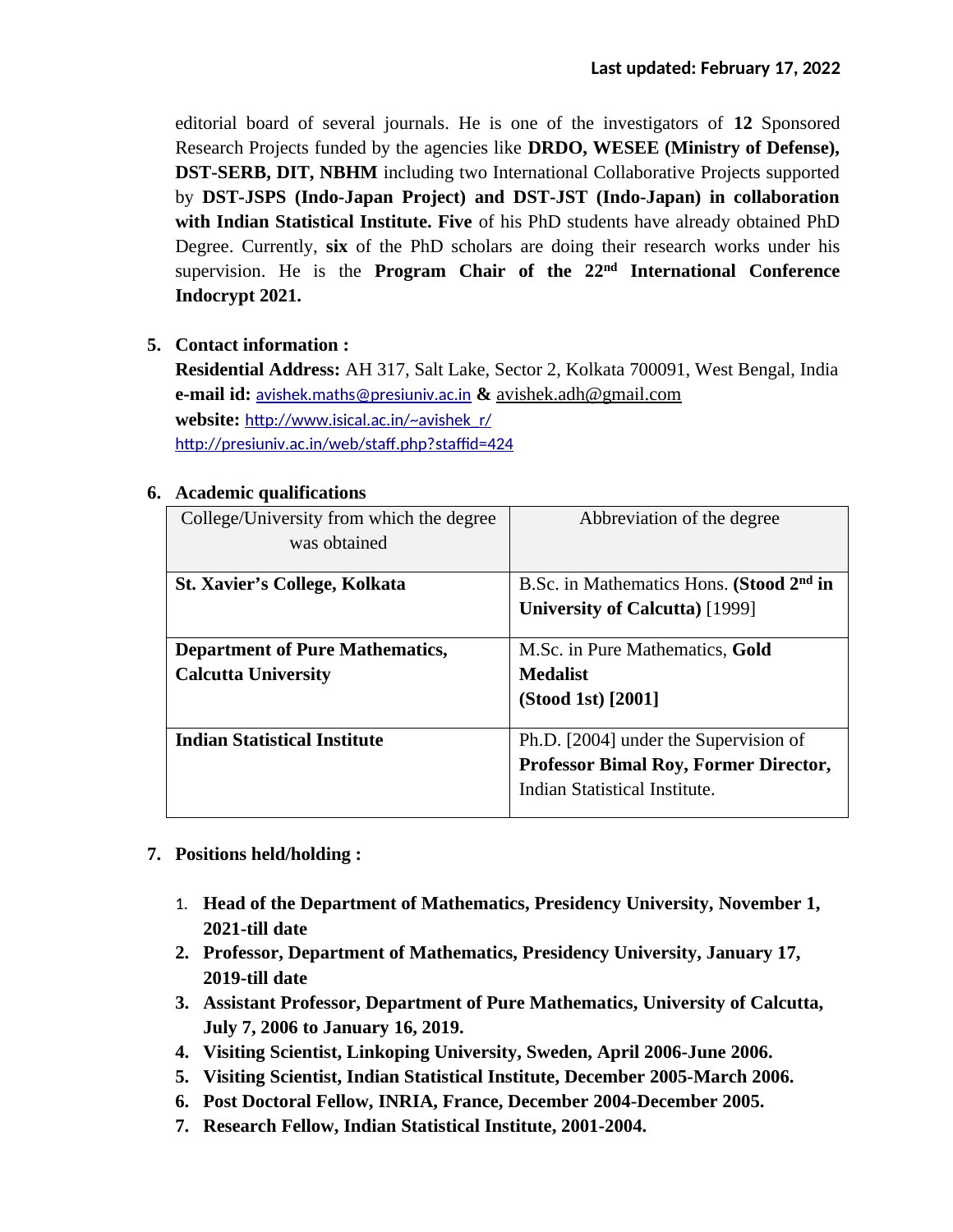- **1. Research interests :**
	- **Algebraic Graph Theory,**
	- **Applications of Algebra,**
	- **Cryptography,**
	- **Cryptanalysis of Stream and Block Ciphers,**
	- **Secret Sharing,**
	- **DNA Cryptography,**
	- **Visual Cryptography,**
	- **Image Encryption and Cryptanalysis,**
	- **Sensor Network and Key Pre-Key Distribution.**

- **1. Research guidance :**
- **I.** Number of scholars awarded Ph.D. degrees under my supervision: **5**
	- I. **Dr Angsuman Das,** *On Some Mathematical Aspects of Security Notions and Constructions of Public Key Cryptosystems and Secret Sharing Schemes,* **Degree Awarded in 2014.**
	- II. **Dr Partha Sarathi Roy,** *On Some Aspects of Secret Sharing Schemes and Oblivious Transfer Protocols Using Mathematical Tools,* **Degree Awarded in 2015.**
	- III. **Dr Sabyasachi Dutta,** *Algebraic And Combinatorial Aspects Of Visual Cryptography,* **Degree Awarded in 2016.**
	- IV. **Dr Ushnish Sarkar,** *On Some Combinatorial Studies of Radio \$k\$-coloring Problems of Graphs and Related Issues***, Degree Awarded in 2017.**
	- V. **Dr Prakash Dey,** *Algebraic Aspects Of Cryptanalysis On Secret-Key Cryptosystems,* **Awarded in 2017.**
- **II.** Number of scholars Submitted Ph.D. Thesis : **2**
- **III.** Number of researchers pursuing Ph.D under my supervision: **4**
- **IV.** Number of researchers awarded M.Phil. : **1**
	- I. **Kabita Das,** *Review of some Black and White Visual Cryptographic Schemes for Threshold as well as for General Access Structures.*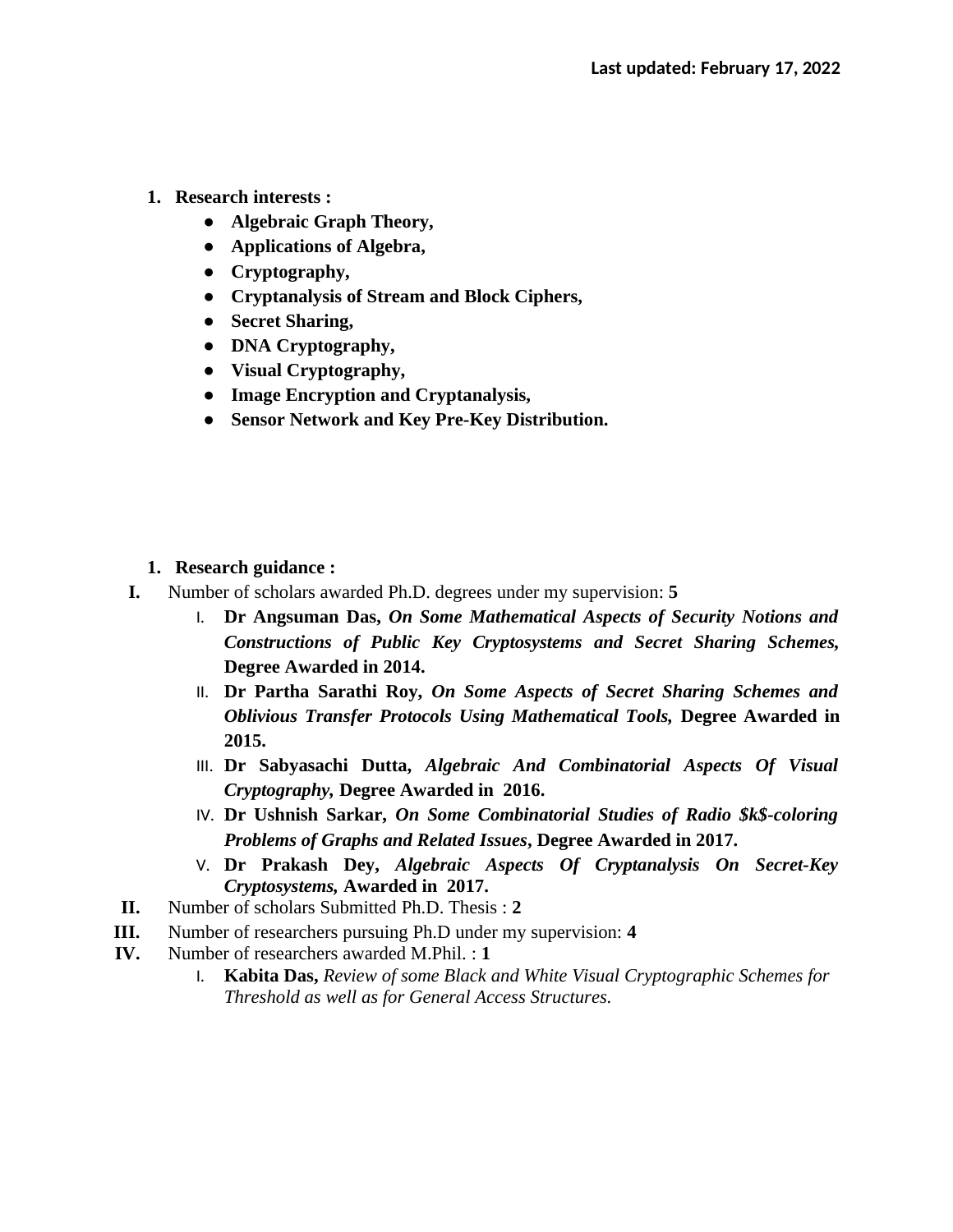## **1. Projects :**

- **●** *Current projects :*
	- i. **Coordinator** of the **DST-FIST Program supported by Department of Science and Technology, Government of India**, for 5 years at the Department of Mathematics, Presidency University, Kolkata, Budget: **Rs 66,00,000/-**
	- ii. **Principal Investigator** of the **MATRICS Research Grant** for the Research Project entitled "Application of Algebra in Cryptanalysis of Polynomial Based Image Secret Sharing Schemes Under Different Adversarial Models: Few Efficient Remedies in Different Cheating Scenarios" **funded by DST-SERB, for three years 2020-2023 with fund Rs 6,60,000/-**
	- iii. **Co-Investigator** of the **DST-SERB s**ponsored Core Research Grant project entitled "A study on k-level metric bases for graphs : Theoretic and Algorithmic Approaches" **of Rs 25,69,831/-** for three years (2020-2023) in collaboration with Dr Laxman Saha of Balurghat College.
	- iv. **Principal/Co-investigator** of the Research Project entitled Detection of an Unknown Stream Cipher and Recovery of its Embedded Keys Through Cryptanalysis of a Class of Iterative Ciphers Using Fault Analysis, of amount **Rs. 21, 24, 000/- for** 2 years from September 12, 2018 funded by DRDO, Ministry of Defense, **Government of India.**
- **●** *Completed projects* **:**
	- i. **Principal-investigator** of the Research Project entitled Constructions and Analysis of Some Secret Sharing Schemes and Their Applications Using Mathematical and Statistical Tools, of amount **Rs. 13, 09, 900/- (= Rs 11,51,500/- + Rs 1,58,400/- HRA), for** 3 years from January, 2014, funded by **National Board of Higher Mathematics (NBHM), Department of Atomic Energy, Government of India.**
	- ii. Co-investigator of the Joint Research Project entitled "Analysis of Cryptographic Algorithms and Evaluation on Enhancing Network Security Based on Mathematical Science", of amount **Rs. 23.00 lakhs** , December 2008- December 2011, under Strategic **Japanese-Indian Cooperative Program supported by JST-DST project.**
	- iii. Principal Investigator of the Research Project of **Ministry of Communication and Information Technology, Govt. of India**, entitled "Secret Sharing Schemes using DNA Cryptography", of amount **Rs. 22.94 lakhs** at Department of Pure Mathematics, April 2007- March 2009.
	- iv. Co-investigator of the Joint Research Project entitled Design and development of Pseudo Random Number Generators for use in Key Generation Systems, of amount Rs**. 7.60 lakhs** for 180 days, 2010-2011, funded by **MINISTRY OF DEFENCE, Govt of India** in collaboration with CRYPTOLOGY RESEARCH SOCIETY OF INDIA (CRSI), Applied Statistics Unit, Indian Statistical Institute.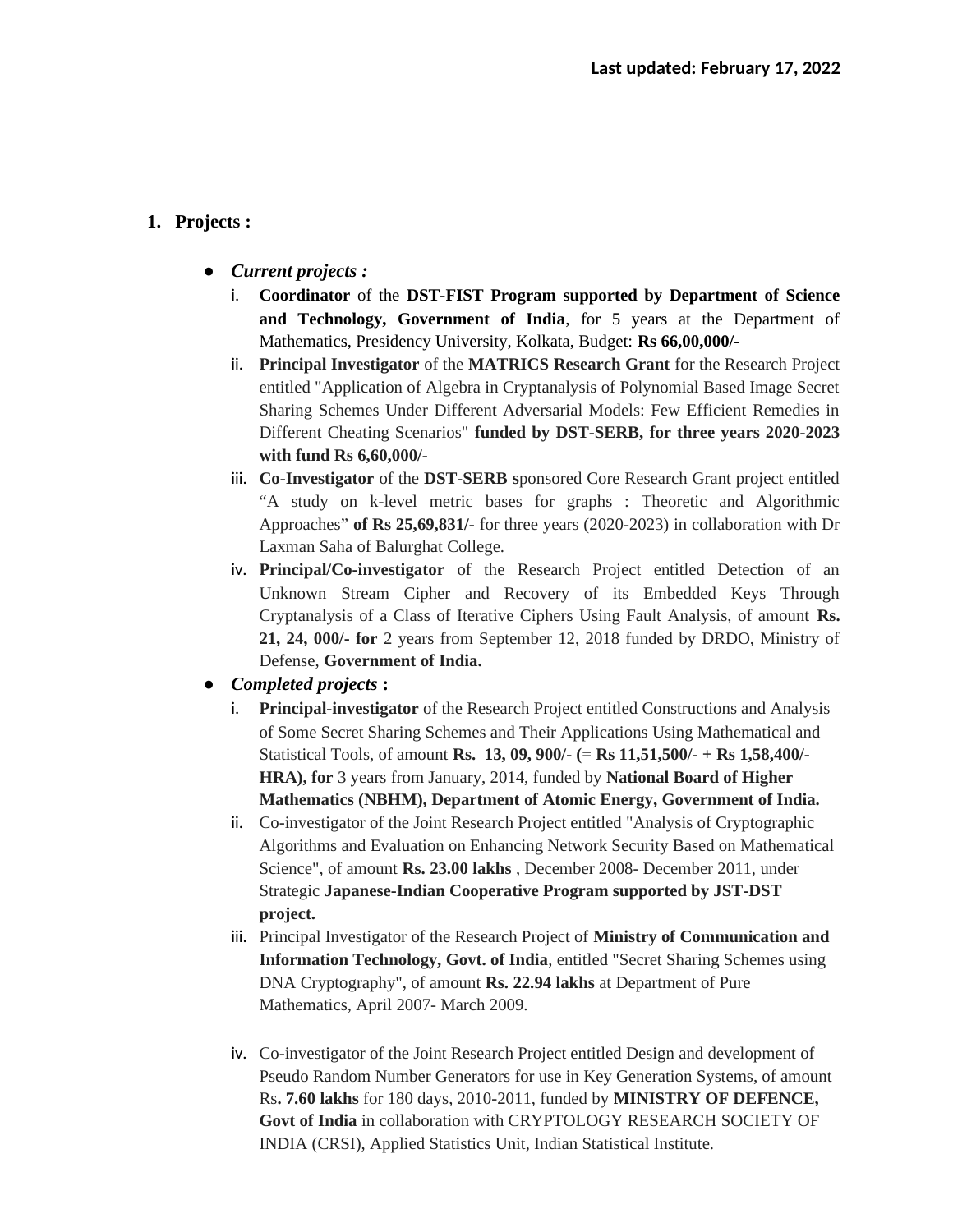- v. Co-investigator of the Joint Research Project entitled Design and development of Strong Boolean functions with Cryptographic properties, of amount **Rs. 6.30 lakhs** for 180 days, 2010-2011, funded by **MINISTRY OF DEFENCE, Govt of India** in collaboration with CRYPTOLOGY RESEARCH SOCIETY OF INDIA (CRSI), Applied Statistics Unit, Indian Statistical Institute.
- vi. Co-investigator of the Joint Research Project entitled Design and development of Resilient Key Management for Secure Symmetric Implementation, of amount **Rs. 8.75 lakhs**, for 180 days, 2010-2011, funded by **MINISTRY OF DEFENCE, Govt of India** in collaboration with CRYPTOLOGY RESEARCH SOCIETY OF INDIA (CRSI), Applied Statistics Unit, Indian Statistical Institute.
- vii. Co-investigator of the Joint Research Project entitled For Design and Development of Test Suite for Statistical Analysis of Cipher and Random Number Generators, of amount **Rs. 9.50 lakhs**, for 180 days from October, 2009, funded **by MINISTRY OF DEFENCE, Govt of India**, in collaboration with CRYPTOLOGY RESEARCH SOCIETY OF INDIA (CRSI), Applied Statistics Unit, Indian Statistical Institute,
- viii. Co-investigator of the Joint Research Project entitled "Computational Aspects of Mathematical Design and Analysis of Secure Communication Systems Based on Cryptographic Primitives", of amount **Rs. 6.16 lakhs,** 2014-2016, **India-Japan Science Council supported by DST-JSPS Science and Technology Program i**n collaboration with **Indian Statistical Institute, Kolkata and Kyushu University, Japan.**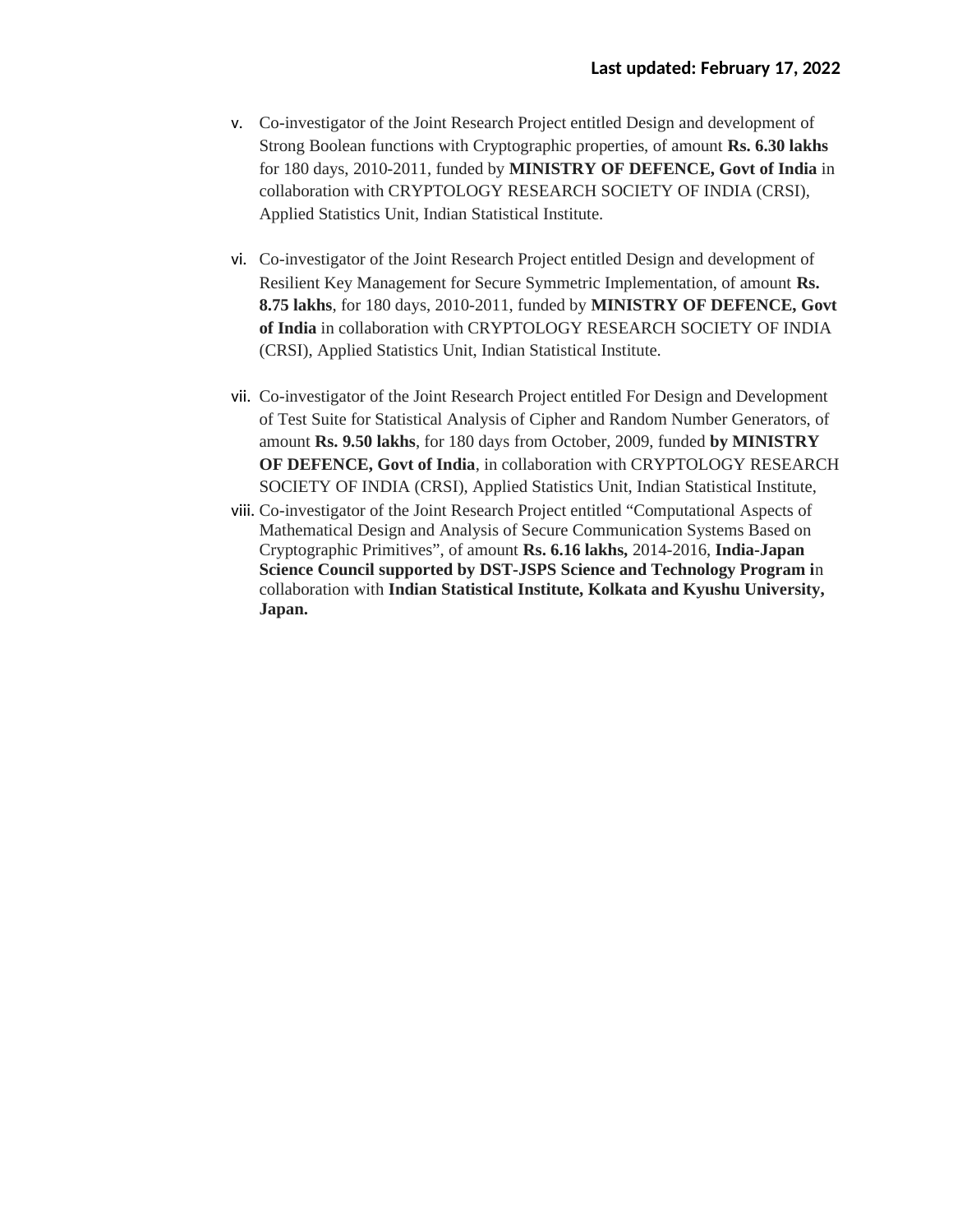## **Publications:**

# **a) Books:**



1. **(Avishek Adhikari & M R Adhikari), Basic Topology 1, to be published by Springer in 2022. For more details, please visit the website for more details: <https://link.springer.com/book/9789811665080>**

- 2. (Avishek Adhikari & M R Adhikari), Basic Topology 2, to be  **published by Springer in 2022 . For more details, please visit the website for more details: https://www.amazon.in/Basic-Topology-Topological-Groups-Manifolds/dp/9811665761**
- 3. **(** M R Adhikari **& Avishek Adhikari ), Basic Modern Algebra with Applications, published by Springer. For more details, please visit the website for more details: <http://www.springer.com/in/book/9788132215981>**

4. Edited Book, (**Avishek Adhikari,** M R Adhikari and Y. P. Chaubey), **Mathematical and Statistical Applications in Life Sciences and Engineering, Springer** in 2017, For more details, please visit the website: <http://www.springer.com/in/book/9789811053696> ISBN 978-981-10-5370-2.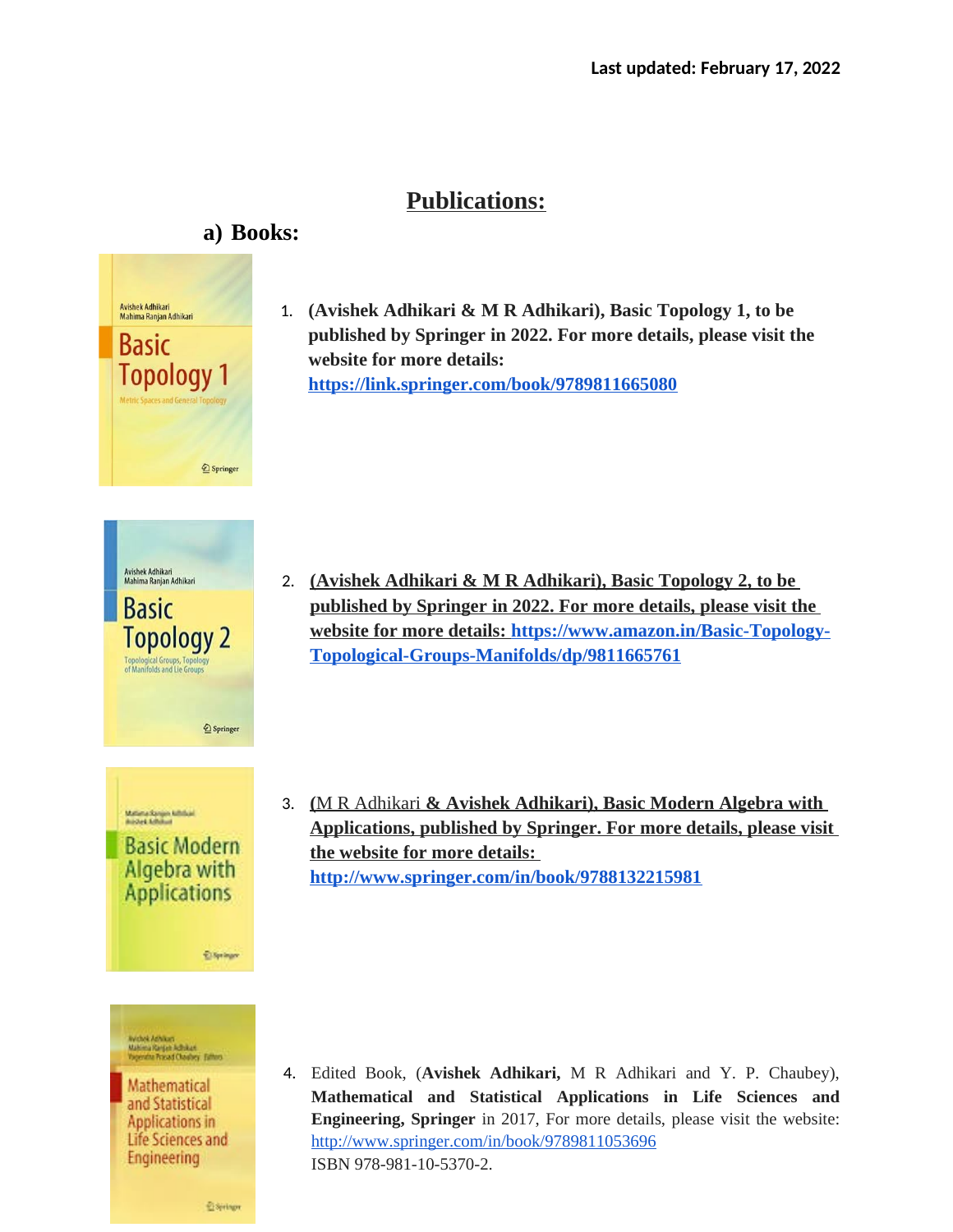

- 5. Edited Book, (**Avishek Adhikari,** Ralf Küsters and Bart Preneel), Progress in Cryptology – INDOCRYPT 2021 22nd International Conference on Cryptology in India, Jaipur, India, December 12–15, 2021, Proceedings. For more details, please visit the website: https://link.springer.com/book/10.1007/978-3-030-92518-5?page=2 ISBN: 978-3-030-92518-5.
- 6. Edited Book: ( **Avishek Adhikari and** M R Adhikari and Y P Chaubey), Contemporary Topics in Mathematics and Statistics with Applications, **Asian Books Private Limited,** 2012.

7. (**Avishek Adhikari and** M R Adhikari), Introduction to Linear Algebra with Application to Basic Cryptography, Asian Books Private Limited, 2007.

8. ( **Avishek Adhikari and** M R Adhikari), Text Book of Linear Algebra : An Introduction to Modern Algebra, **Allied Publishers,** 2004.

9. (**Avishek Adhikari and** M R Adhikari), Groups, Rings and Modules with Applications, **Universities Press,** 2003.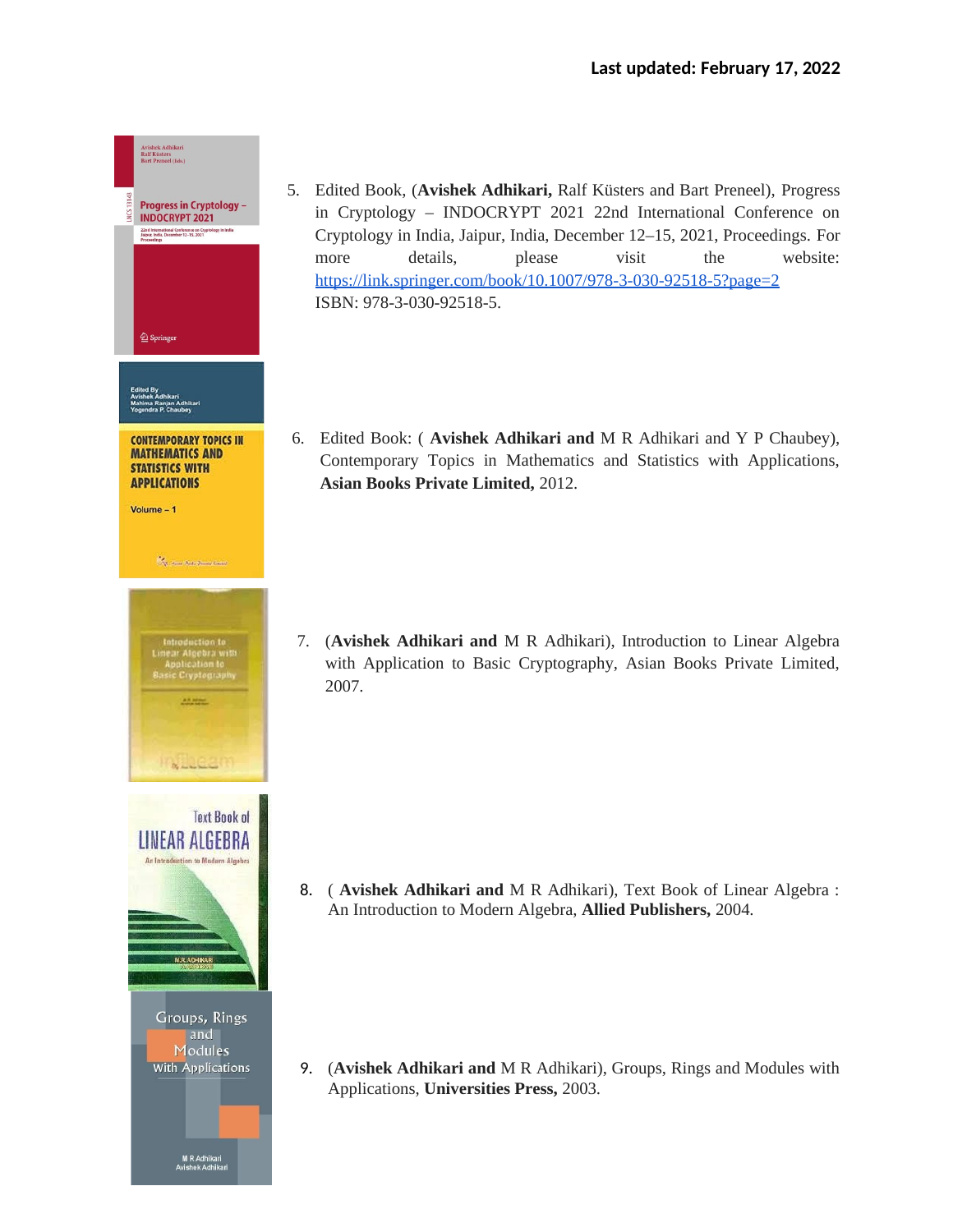#### **1. Select list of publications :**

## **b) Journals :**

- 1. (with P Sarkar, SK Sahoo, C Goswami), Connectivity invariant lightweight resiliency improvement strategies for CRT-subset scheme, to appear in Ad Hoc Networks, **Elsevier Journal,** 2022, **(Science Citation Index**)
- 2. (with Subarsha Banerjee), On spectra and spectral radius of Signless Laplacian of power graphs of some finite groups, **Asian-European Journal of Mathematics,** Vol. 14, No. 06, 2150090 (2021), **(Emerging Sources Citation Index)**
- 3. (with Md Kutubuddin Sardar), Essential secret image sharing scheme with small and equal sized shadows, Signal Processing, : Image Communication**, Elsevier Journal,** 2020, 87, 115923, **(Science Citation Index)**
- 4. (with Md Kutubuddin Sardar), A New Lossless Secret Color Image Sharing Scheme with Small Shadow Size, Journal of Visual Communication and Image Representation, **Elsevier Journal,** 2020. **(Science Citation Index Expanded)**
- 5. (with Subarsha Banerjee), Signless Laplacian spectrum of power graphs of finite cyclic groups, to appear in **AKCE International Journal of Graphs and Combinatorics, Elsevier Journal,** 2020. **(Emerging Sources Citation Index)**
- 6. (with Sabyasachi Dutta and Sushmita Ruj), Maximal contrast color visual secret sharing schemes, to appear in **Designs, Codes and Cryptography, Springer Journal. (Science Citation Index Expanded)**
- 7. (With Prakash Dey and Raghvendra Singh Rohit), Single Key MITM Attack and Biclique Cryptanalysis of Full Round Khudra, J**ournal of Information Security and Applications, Elsevier Journal, Vol 41, pp. 117-123, August 2018. (Science Citation Index Expanded)**
- 8. (With Ushnish Sarkar), On relationship between Hamiltonian path and holes in L(3,2,1)-coloring of minimum span, **Discrete Applied Mathematics, Elsevier Journal**, Volume 222 Issue C, May 2017, pp. 227-234. **(Science Citation Index Expanded)**
- 9. (with Sabyasachi Dutta and Raghvendra Singh Rohit), Constructions and Analysis of Some Efficient \$t\$-\$(k,n)^\*\$-Visual Cryptographic Schemes Using Linear Algebraic Techniques, **Design, Codes and Cryptography, Springer Journal**, [80\(1\)](http://dblp.uni-trier.de/db/journals/dcc/dcc80.html#DuttaRA16):165-196(2016),DOI 10.1007/s10623-015-0075-5. **(Science Citation Index Expanded)**
- 10. (with Santanu Sarkar, Prakash Dey and Subhamoy Maitra), Probabilistic signature based generalized framework for differential fault analysis of stream ciphers, **Cryptography and Communications, Springer Journal**, July 2017, Volume 9, Issue 4, pp 523-543. **(Science Citation Index Expanded)**
- 11. (with Prakash Dey and Raghvendra Singh Rohit), Full key recovery of ACORN with a single fault, **Journal of Information Security and Applications, Elsevier Journal,** Volume 29, August 2016, Pages 57-64. **(Science Citation Index Expanded)**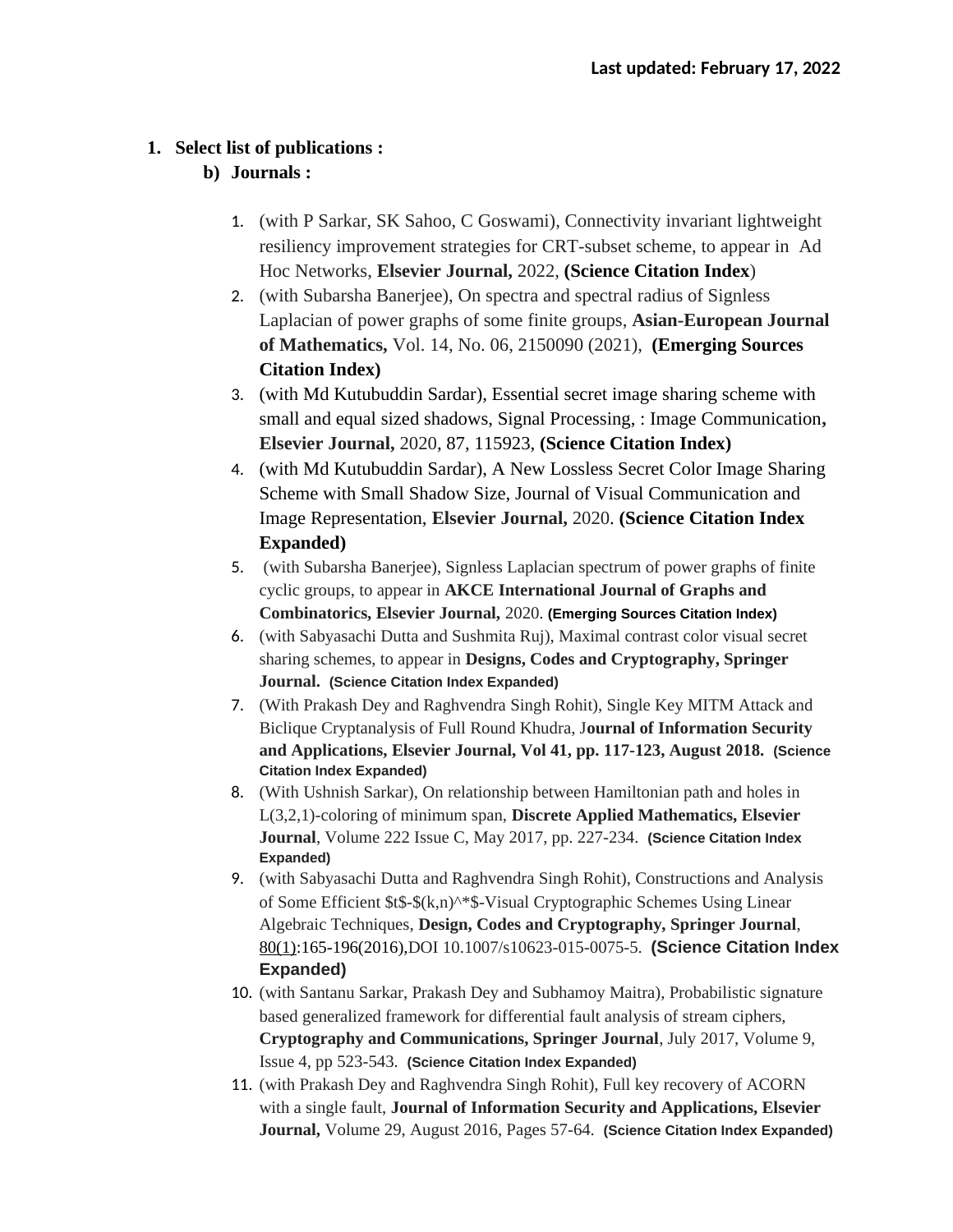- 12. (With Ushnish Sarkar), A new graph parameter and a construction of larger graph without increasing radio \$k\$-chromatic number, **Journal of Combinatorial Optimization, Springer Journal**, Volume 33 Issue 4, May 2017, pp 1365-1377. **(Science Citation Index Expanded)**
- 13. (with Rita SahaRay), Structural form of a minimal critical set for a latin square representing the elementary abelian 2-group of order 8, **Ars Combinatoria**, 120, 181-191, 2015. **(Science Citation Index Expanded)**
- 14. (With Ushnish Sarkar), On characterizing radio k-coloring problem by path covering problem, **Discrete Mathematics, Elsevier Journal,** 338 (2015), pp. 615- 620, DOI information: 10.1016/j.disc.2014.11.014. **(Science Citation Index Expanded)**
- 15. (with Angsuman Das and Kouichi Sakurai), Plaintext Checkable Encryption with Designated Checker, **Journal of Advances in Mathematics of Communications,** Volume 9, No. 1, 2015, 37-53, doi:10.3934/amc.2015.9.37. **(Science Citation Index Expanded)**
- 16. (**single author**), Linear algebraic techniques to construct monochrome visual cryptographic schemes for general access structure and its applications to color images, **Design, Codes and Cryptography, Springer Journal,** December 2014, Volume 73, Issue 3, pp 865-895, DOI 10.1007/s10623-013-9832-5. **(Science Citation Index Expanded)**
- 17. (with Partha Sarathi Roy), One-Sided Leakage-Resilient Privacy Only Two-Message Oblivious Transfer, **Journal of Information Security and Applications, Elsevier Journal,** Volume 19, Issues 4-5, November 2014, Pages 295-300. **(Science Citation Index Expanded)**
- 18. (with Mrinal Nandi and Subrata Parui), Bounds on the Size of the Minimum Dominating Sets of Some Cylindrical Grid Graphs**, International Journal of Combinatorics,** Volume 2014, Article ID 348359, 13 pages, <http://dx.doi.org/10.1155/2014/348359>.
- 19. (with Angsuman Das), A note on "On ciphertext undetectability", **Tatra Mountains Mathematical Publications.** Vol. 57, no. 4 (2013), p. 119-121.
- 20. (with Dong Hao, Xiaojuan Liao, Kouichi Sakurai and Makoto Yokoo), A repeated game approach for analyzing the collusion on selective forwarding in multi hop wireless networks, **Computer Communications, Elsevier Journal,** Volume 35, Issue 17, 1 October 2012, Pages 2125-2137. **(Science Citation Index Expanded)**
- 21. (with Angsuman Das), An efficient IND-CCA2 secure Paillier-based cryptosystem, **Information Processing Letters, Elsevier Journal,** Volume 112, Issue 22, 30 November 2012, Pages 885-888, <http://dx.doi.org/10.1016/j.ipl.2012.08.007>. **(Science Citation Index Expanded)**
- 22. (with Liang Zhao, Di Xiao and Kouichi Sakurai), On the security analysis of an image scrambling encryption of pixel bit and its improved scheme based on selfcorrelation encryption , **Communications in Nonlinear Science and Numerical Simulation, Elsevier Journal,** http://dx.doi.org/10.1016/j.cnsns.2011.12.015. Volume 17, Issue 8, August 2012, Pages 3303-3327. **(Science Citation Index Expanded)**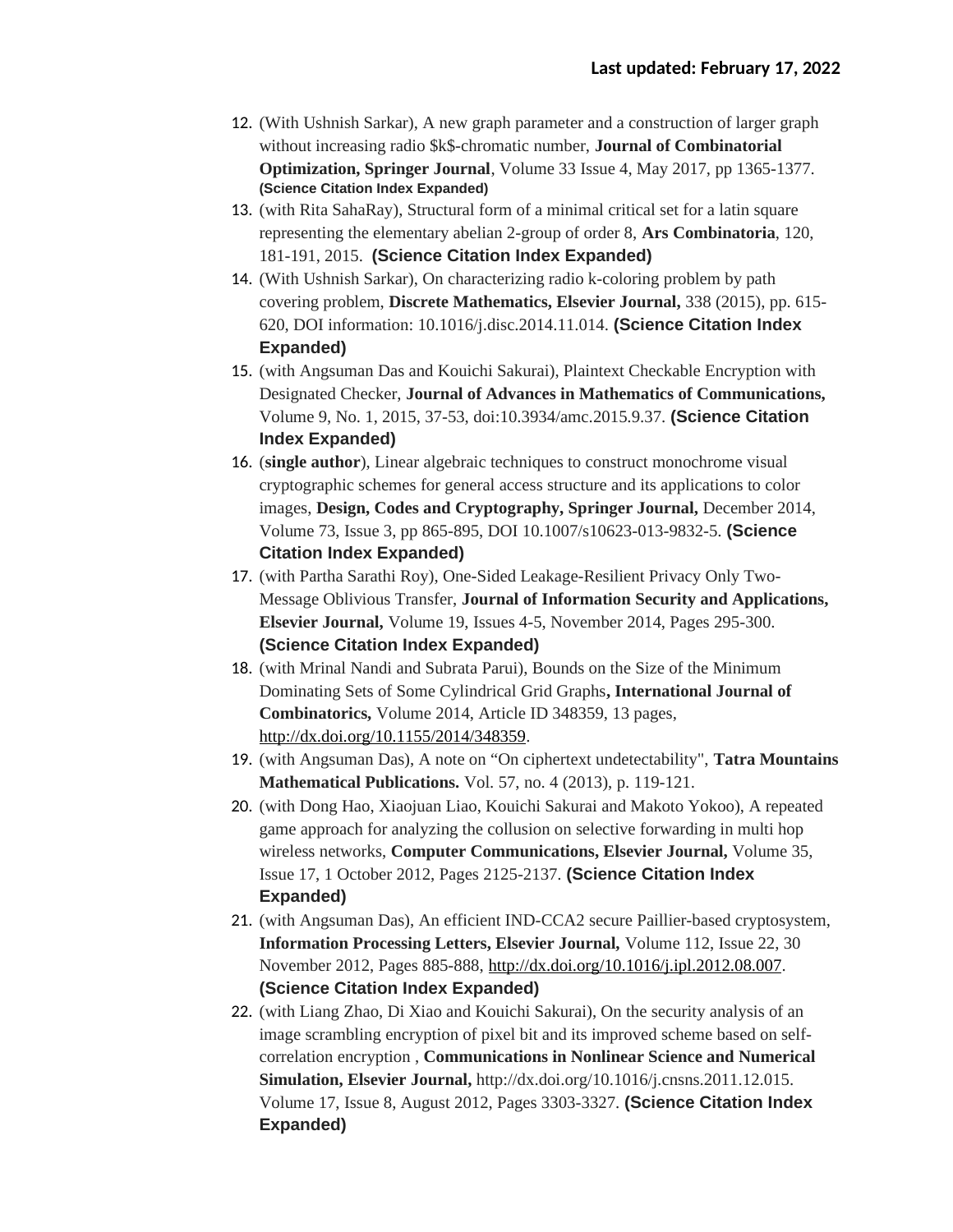- 23. (with Mrinal Nandi and Subrata Parui), Domination Number of Cylindrical Grids, **Applied Mathematics and Computation, Elsevier Journal,** Volume 217, Issue 10, 15 January 2011, Pages 4879-4889. **(Science Citation Index Expanded)**
- 24. (with ParthaSarathi Roy), Multi-Use Multi-Secret Sharing Scheme for General Access Structure, Annals of the University of Craiova, Mathematics and Computer Science Series Volume 37(4), 2010, Pages 50-57, ISSN: 1223-6934. **(Emerging Sources Citation Index** )
- 25. (with Angsuman Das), An efficient multi-use multi-secret sharing scheme based on hash function, **Applied Mathematics Letters, Elsevier Journal,** Volume 23, Issue 9, September 2010, Pages 993-996. **(Science Citation Index Expanded)**
- 26. (with Chitradeep Dutta Roy, Neel Choudhury, Amrik Chatterjee (during their summer training in 2009)), Verifiable Secret Sharing Scheme on Images using Watermarking , **International Journal of Computer Science and Network Security,** VOL.10 No.2, page 76-81, February 2010. **(Emerging Sources Citation Index)**
- 27. (with M Bose and Bimal Roy), Applications of Partially Balanced and Balanced Incomplete Block Designs in developing Visual Cryptographic Schemes, **IEICE TRANS. FUNDAMENTALS, Japan,** Vol. E-90A, No. 5, pp. 949-951, May 2007. **(Science Citation Index Expanded)**
- 28. (Single Author), An overview of black and white Visual Cryptography using mathematics, **J. Calcutta Math. Soc.** 2 (2006), no. 2, 21-52.
- 29. (with M R Adhikar and Shibopriya Mitra), A generalization of Milnors result, **J. Calcutta Math. Soc**. 2 (2006), no. 1, 55-58.
- 30. (with R SahaRay and Jennifer Seberry), Critical Sets in Orthogonal Arrays with 7 and 9 Levels, **The Australasian Journal of Combinatorics**, Volume 33, 2005, pp. 109-123. **(Emerging Sources Citation Index )**
- 31. (with R SahaRay and Jennifer Seberry), Critical Sets for a Pair of Mutually Orthogonal Cyclic Latin Squares of Odd Order Greater than 9, **The Journal of Combinatorial Mathematics and Combinatorial Computing**, Vol. 55, 2005, pp. 171-185. **(Emerging Sources Citation Index)**
- 32. (with P K Rana), A Study of Functors Associated With Topological Groups, **Studia Universitatis Babes-Bolyai Mathematica**, Vol XLVI (4), 3-14, 2001. Emerging Sources Citation Index
- 33. (with M Bose), A New Visual cryptographic Scheme Using Latin Squares, **IEICE TRANS. FUNDAMENTALS, Japan**, VOL E87-A, NO.5, MAY 2004, pp. 1198- 1202. **(Science Citation Index Expanded )**
- **a) Conference/seminar volumes (IEEE or LNCS by Springer or Springer Nature):**
	- 1. (with Pramanik J.) Evolving Secret Sharing in Almost Semi-honest Model. In: Stănică P., Mesnager S., Debnath S.K. (eds) Security and Privacy. ICSP 2021. Communications in Computer and Information Science, vol 1497. **Springer,** Cham. [https://doi.org/10.1007/978-3-030-90553-8\\_9](https://doi.org/10.1007/978-3-030-90553-8_9), 2021.
	- 2. (with Debnath A.) On Determination of φ−1(2apa1). In: Mishra S.R., Dhamala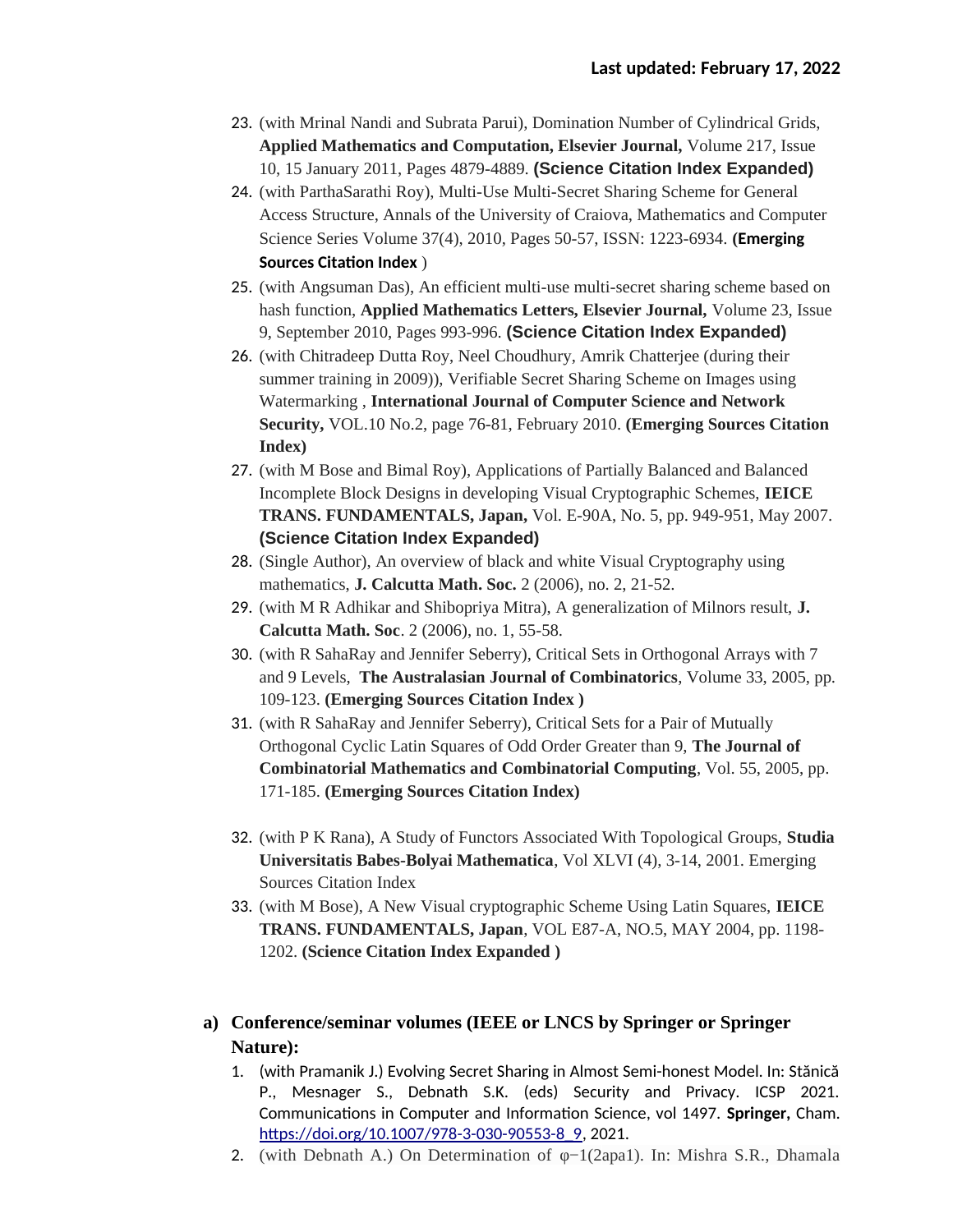T.N., Makinde O.D. (eds) Recent Trends in Applied Mathematics. Lecture Notes in Mechanical Engineering. **Springer, Singapore**. [https://doi.org/10.1007/978-](https://doi.org/10.1007/978-981-15-9817-3_5) [981-15-9817-3\\_5,](https://doi.org/10.1007/978-981-15-9817-3_5) 2021

- 3. (with Dutta S., Bhore T., Sardar M.K., Sakurai K.) Visual Secret Sharing Scheme with Distributed Levels of Importance of Shadows. In: Giri D., Ho A.T.S., Ponnusamy S., Lo NW. (eds) Proceedings of the Fifth International Conference on Mathematics and Computing. Advances in Intelligent Systems and Computing, vol 1170. 19-32, **Springer, Singapore**, 2021 [https://doi.org/10.1007/978-981-15-5411-7\\_2](https://doi.org/10.1007/978-981-15-5411-7_2), 2021.
- 4. (with Sardar M.K.) (2021) A New Lossless Secret Image Sharing Scheme for Grayscale Images with Small Shadow Size. In: Bhattacharjee D., Kole D.K., Dey N., Basu S., Plewczynski D. (eds) Proceedings of International Conference on Frontiers in Computing and Systems. Advances in Intelligent Systems and Computing, vol 1255. 701-709, **Springer, Singapore**. [https://doi.org/10.1007/978-981-15-7834-2\\_65](https://doi.org/10.1007/978-981-15-7834-2_65), 2021.
- 5. (with Pramanik J.) Evolving Secret Sharing with Essential Participants. In: Bhattacharjee D., Kole D.K., Dey N., Basu S., Plewczynski D. (eds) Proceedings of International Conference on Frontiers in Computing and Systems. Advances in Intelligent Systems and Computing, vol 1255. 691-699, **Springer, Singapore**. https://doi.org/10.1007/978-981-15-7834-2\_64, 2021.
- 6. (with Dutta S., Sardar M.K., Ruj S., Sakurai K.) Color Visual Cryptography Schemes Using Linear Algebraic Techniques over Rings. In: Kanhere S., Patil V.T., Sural S., Gaur M.S. (eds) Information Systems Security. ICISS 2020. **Lecture Notes in Computer Science**, vol 12553, 198-217, **Springer, Cham.** [https://doi.org/10.1007/978-3-030-65610-2\\_13](https://doi.org/10.1007/978-3-030-65610-2_13), 2020.
- 7. (with B C Das and Md Kutubuddin Sardar), Efficient Random Grid Visual Cryptographic Schemes having Essential Members, in the Proceedings of the International Conference of ICSP 2020 to be published by Springer**, 2021**.
- 8. (With Jyotirmoy Pramanik, Partha Sarathi Roy, Sabyasachi Dutta and Kouichi Sakurai), Secret Sharing Schemes on Compartmental Access Structure in Presence of Cheaters, **Springer LNCS,** ICISS 2018: 171-188.
- 9. (With Partha Sarathi Roy, Sabyasachi Dutta, Kirill Morozov, Kazuhide Fukushima, Shinsaku Kiyomoto and Kouichi Sakurai), Hierarchical Secret Sharing Schemes Secure against Rushing Adversary: Cheater Identification and Robustness, to appear in **Springer LNCS** of the 14th International Conference on Information Security Practice and Experience (ISPEC 2018) will be held in **Tokyo, Japan,** during September 25-27, 2018.
- 10. (with Sabyasachi Dutta), Contrast Optimal XOR Based Visual Cryptographic Schemes, Information Theoretic Security - 10th International Conference, ICITS 2017, **Hong Kong, China,** November 29 - December 2, 2017, **Springer LNCS**, 10681, 2017, pp. 58-72.
- 11. (with Sabyasachi Dutta, Partha Sarathi Roy and Kouichi Sakurai), On the Robustness of Visual Cryptographic Schemes, 15th International Workshop, IWDW 2016, **Beijing, China, September** 17-19, 2016, **Springer LNCS,** volume 10082, pp. 251-262.
- 12. **(with** Kirill Morozov, Satoshi Obana, ParthaSarathi Roy, Kouichi Sakurai and Rui Xu**),** Efficient Threshold Secret Sharing Schemes Secure against Rushing Cheaters, to appear in the **Lecture Notes in Computer Sciences, Springer,** proceedings of the **9th International Conference on Information Theoretic Security,9-12 August 2016, Tacoma, Washington, USA.**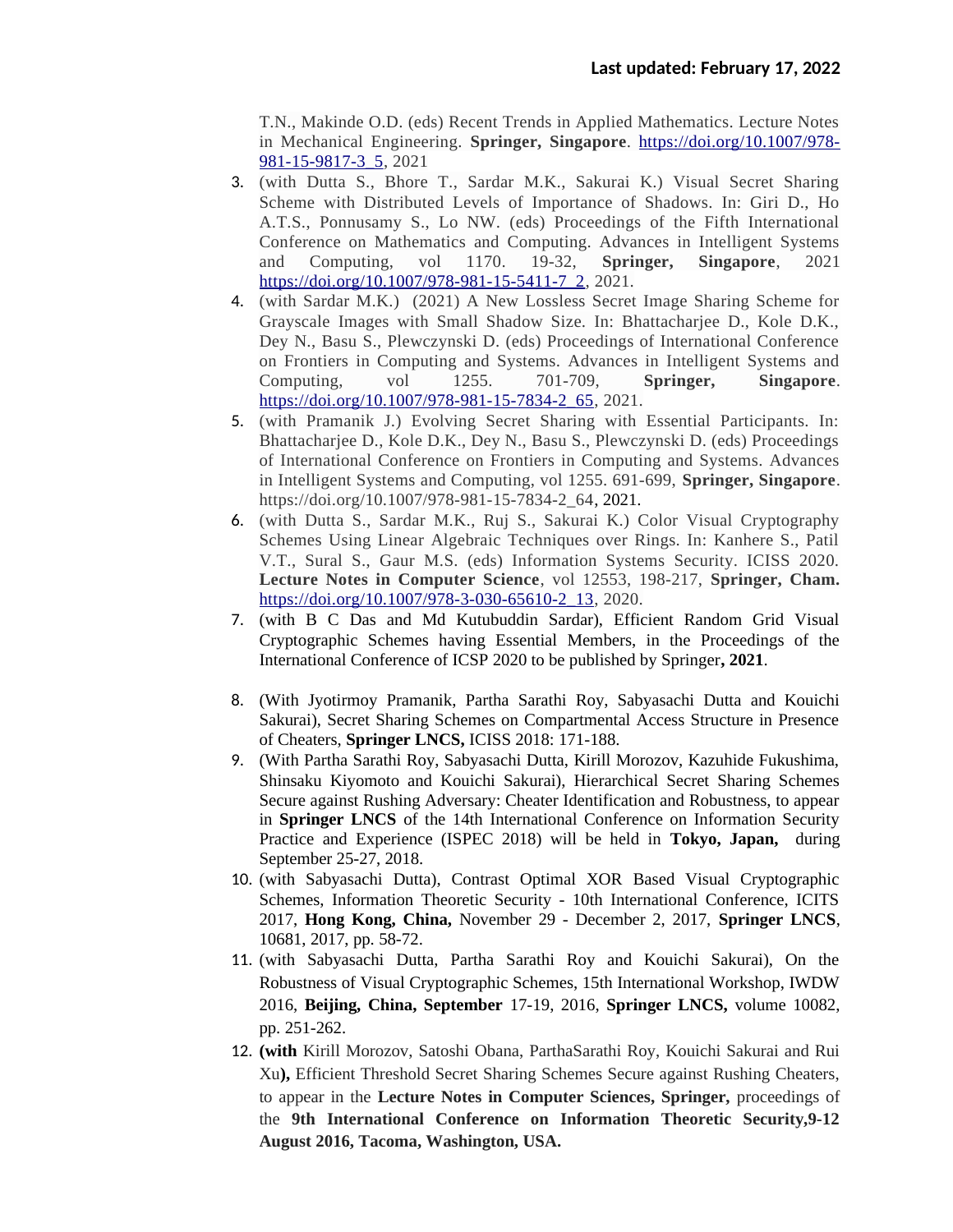- 13. (with Prakash Dey, Raghvendra Singh Rohit, Santanu Sarkar), Differential Fault Analysis on Tiaoxin and AEGIS Family of Ciphers. SSCC 2016, **Springer Communications in Computer and Information Science,** 2016, pp. 74-86.
- 14. (with Angsuman Das), Plaintext Checkable Signcryption, ICISS 2015, Volume 9478, **Lecture Notes in Computer Sciences, Springer, 2015, pp 324-333**.
- 15. (with Prakash Dey, Abhishek Chakraborty and Debdeep Mukhopadhyay), Improved Practical Differential Fault Analysis of Grain-128, Proceedings of DATE 2015, available at **IEEE Xplore Digital Library or ACM Digital Library.** This year DATE 2015 received 1129 submissions, of which 915 went into the review process (214 were automatically rejected before review for various reasons). Out of the 915 reviewed submissions, 205 papers (= 22.4%) were selected for either "long" or "short" presentation at the conference. Our paper is accepted for "long" presentation at the conference.
- 16. (with Prakash Dey), Improved Multi-Bit Differential Fault Analysis of Trivium, Progress in Cryptology, INDOCRYPT 2014, **Lecture Notes in Computer Science, Springer, 2014, pp 37-52.**
- 17. (with ParthaSarathi Roy, Rui Xu, Kirill Morozov and Kouichi Sakurai), An Efficient Robust Secret Sharing Scheme with Optimal Cheater Resiliency,(Space 2014), **Lecture Notes in Computer Sciences, Springer,** Volume 8804, 2014, pp 47-58.
- 18. (with Sabyasachi Dutta), XOR Based Non-monotone \$t\$-\$(k,n)^\*\$-Visual Cryptographic Schemes Using Linear Algebra,(ICICS 2014), **Lecture Notes in Computer Sciences, Springer,** Volume 8958, pp 230-242.
- 19. (with Angsuman Das and ParthaSarathi Roy), Computationally Secure Robust Multi-Secret Sharing for General Access Structure,(ICMC 2015), Mathematics and Computing, Volume 139 of the series **Springer Proceedings in Mathematics & Statistics,**pp 123-134, 2015.
- 20. (with ParthaSarathi Roy and Angsuman Das), Computationally Secure Cheating Identifiable Multi-Secret Sharing for General Access Structure,(ICDCIT-2015), in **Lecture Notes in Computer Sciences, Springer,** Volume 8956, pp 278-287, 2015.
- 21. (withAngsuman Das), Signcryption with Delayed Identification, Proceedings of the International Conference on Mathematics and Computing - 2013, **Springer Mathematics and Statistics Series,** Volume 91, 2014, pp 23-39.
- 22. (with Angsuman Das), Signcryption from Randomness Recoverable PKE Revisited, to appear in the Proceedings of the 9th International Conference on Information Systems Security (ICISS 13), **Lecture Notes in Computer Science series, Springer,** Volume 8303, pp 78-90.
- 23. (with Angsuman Das and Sabyasachi Dutta), Indistinguishability against Chosen Ciphertext Verification Attack Revisited: The Complete Picture, The Complete Picture, Proceedings of the Seventh International Conference on Provable Security (ProvSec 2013), Melaka, Malaysia,**Lecture Notes in Computer Science series, Springer, Volume 8209,** pp 104-120.
- 24. (with Liang Zhao, Takashi Nishide, Kyung-Hyune Rhee and Kouichi Sakurai), Cryptanalysis of Randomized Arithmetic Codes Based on Markov Model , Proceeding of The 7th International Conference, INSCRYPT 2011, November 30- December 3, 2011, Beijing, China,**Lecture Notes in Computer Science series, Springer,** Volume 7537, pp 341-362.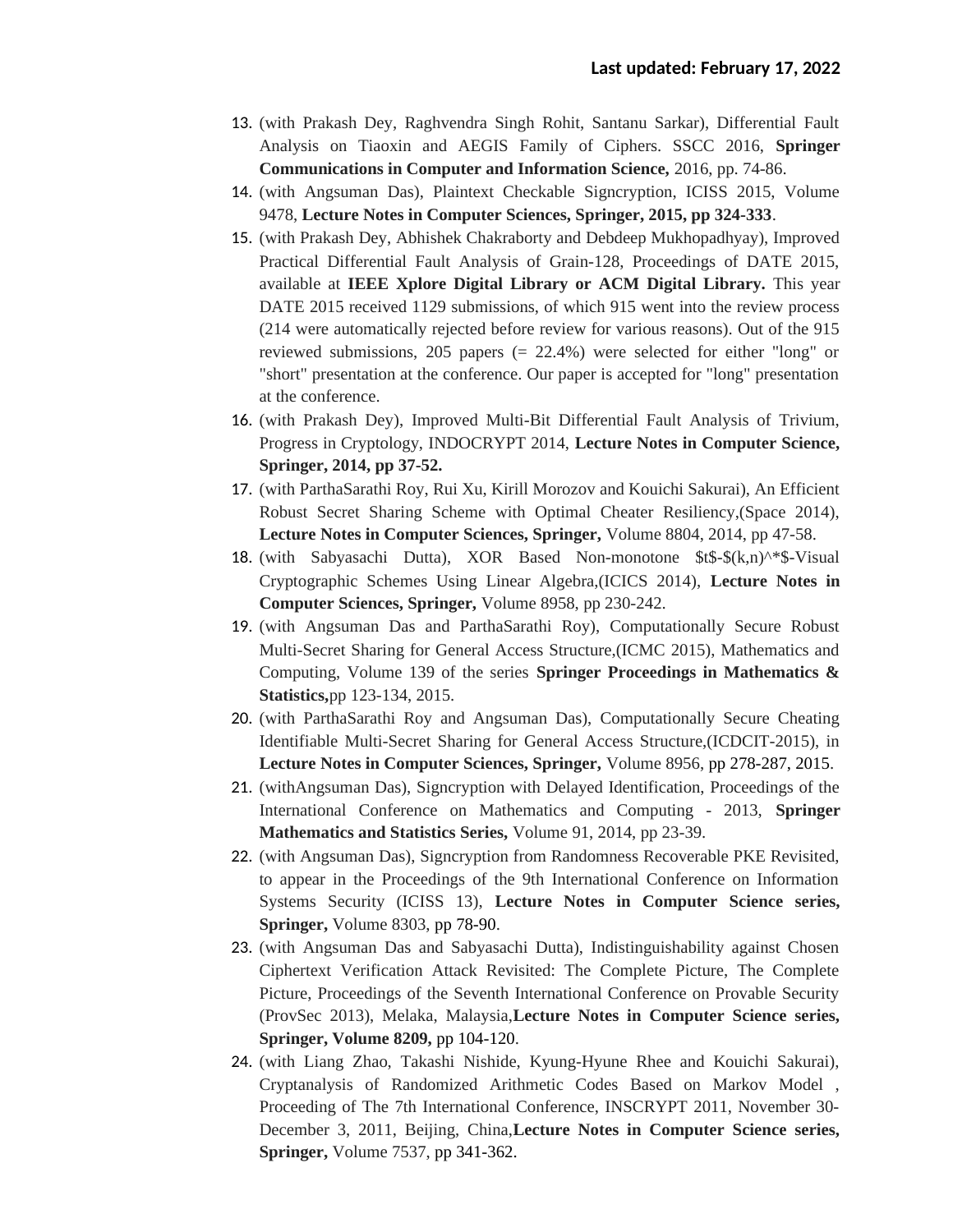- 25. (with Dong Hao and Kouichi Sakurai), Mixed-Strategy Game Based Trust Management for Clustered Wireless Sensor Networks , Proceeding of The Third International Conference on Trusted Systems, INTRUST 2011, November 27-29, 2011, Beijing, China, **Lecture Notes in Computer Science series, Springer,** pp 239-257.
- 26. (with Liang Zhao, Di Xiao and Kouichi Sakurai), Security Improvement of a Pixel Bit Based Image Scrambling Encryption Scheme Through the Self-correlation Method. (INSCRYPT 2010 (short paper), Shanghai, China, October 20 to 23, 2010)
- 27. (with Liang Zhao and Kouichi Sakurai), A New Scrambling Evaluation Scheme based on Spatial Distribution Entropy and Centroid Difference of Bit-plane. (IWDW 2010, 1~3 October 2010, Korea University, Seoul, Republic of Korea), Digital Watermarking, **Lecture Notes in Computer Science, Springer,** 2011, Volume 6526/2011, 29-44, DOI: 10.1007/978-3-642-18405-5\_4.
- 28. (with Liang Zhao, Di Xiao, and Kouichi Sakurai), Cryptanalysis on an Image Scrambling Encryption Scheme Based on Pixel Bit. (IWDW 2010, 1~3 October 2010, Korea University, Seoul, Republic of Korea), Digital Watermarking, **Lecture Notes in Computer Science, Springer,** 2011, Volume 6526/2011, 45-59, DOI: 10.1007/978-3-642-18405-5\_5.
- 29. (with Bimal Roy), On some constructions of monochrome visual cryptographic schemes , Page(s): 1-6, Digital Object Identifier 10.1109/INFTECH.2008.4621609, appeared in the **IEEE Conference Proceedings,** 1st International Conference on Information Technology, Faculty of Electronics, Telecommunications and Informatics Gdansk University of Technology, Poland, May 18-21, 2008.
- 30. (Single Author) DNA Secret Sharing, **IEEE World Congress on Computational Intelligence,** Vancouver, Canada, July 16-21, 2006.
- 31. (with Tridib Kumar Dutta and Bimal Roy), A New Black and White Visual Cryptographic Scheme for General Access Structures, **Lecture Notes In Computer Science, Vol 3348, Springer-Verlag,** 399-413, 2004.
- 32. (with Somnath Sikdar), A New (2,n)-Color Visual Threshold Scheme for Color Images, **Lecture Notes In Computer Science, Vol 2904, Springer-Verlag,** 148- 161, 2003.

#### **a) Other publications :**

- **1. Volume Editor:**
	- **a. Proceedings of IMBIC, Volume 8, ISBN 978-81-925832-7-3.**
	- **b. Proceedings of IMBIC, Volume 7, ISBN 978-81-925832-6-6.**
	- **c. Proceedings of IMBIC, Volume 6, ISBN 978-81-925832-5-9.**
	- **d. Proceedings of IMBIC, Volume 5, ISBN 978-81-925832-4-2.**
	- **e. Proceedings of IMBIC, Volume 4, ISBN 978-81-925832-3-5.**
	- **f. Proceedings of IMBIC, Volume 3, ISBN 978-81-925832-2-8.**
	- **g. Proceedings of IMBIC, Volume 2, ISBN: 978-81-925832-1-1.**
	- **h. Proceedings of IMBIC, Volume 1, ISBN: 978-81-925832-0-4.**
- **1. Membership of Learned Societies :**
	- **1. Indian Science Congress Association (Life Member)**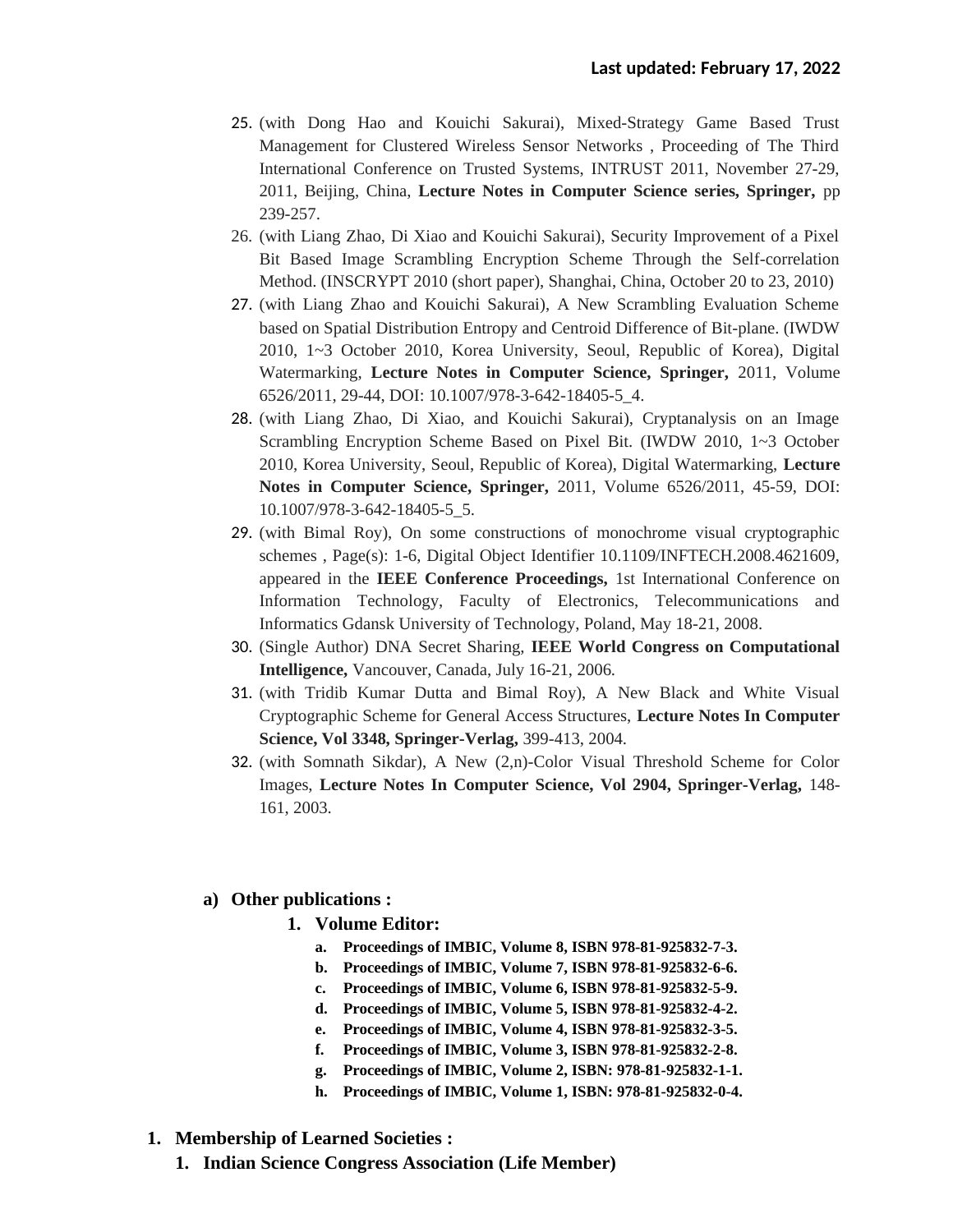- **2. Calcutta Mathematical Society (Life Member)**
- **3. Life Member of Institute for Mathematics, Bioinformatics, Information Technology and Computer Science (IMBIC), Branches: Japan, Sweden**
- **4. Cryptology Research Society of India (Life Member).**
- **1. Patents: Nil.**
- **2. Invited lectures delivered :**
	- a. **Invited Lectures at Foreign Institutes:** 
		- **1.** Invited talk at **Bauman Moscow State Technical University, Russia** on "Visual Cryptography and DNA Secret Sharing: Two Simple ways to Store Secret Information in a Secure Way" on July 6, 2017.
		- **2.** Invited talk at the **University of Nagasaki, Japan** on "India and Indian Mathematics: A Brief Overview" on June 22, 2016.
		- **3.** Invited talk at the **Tokyo Institute of Technology, Japan** on "On a Complete Characterization of Optimal XOR Based Visual Cryptographic Schemes for Non-monotone General Access Structures" on June 23, 2016.
		- **4.** Invited to **University of Putra Malaysia (UPM), Malaysia** and delivered a talk on "COLOR VISUAL CRYPTOGRAPHIC SCHEMES USING STATISTICAL DESIGNS" on May 28, 2014 at the International Conference and Workshop on Mathematical Analysis 2014 (ICWOMA2014), 27-30 May 2014**), Malaysia**.
		- **5.** Invited talk on "Design Theory and Visual Cryptographic Schemes" at Graduate School of Mathematical Sciences, **University of Tokyo, Japan,** during November 3-6, 2013 at the JSPS-DST Asian Academic Seminar, 2013 on Discrete Mathematics & its Applications.
		- **6.** Visited University of Kyushu, Japan August 26-30, 2013 as an invited speaker of the International Conference entitled "Algebraic constructions as a fundamental keystone ofa safe and secure society: Mathematics for guaranteeing the reliability of the cyber security" organized by the **Institute of Mathematics for Industry (IMI), Kyushu University, Japan** during August 26-30, 2013.

The Title of the three invited talks are:

- a. Connections among Algebra, Statistical Designs and Secret Sharing Schemes (on August 27, 2013).
- b. Applications of Algebraic Structure in Visual Cryptography (on August 28, 2013).
- c. Plaintext Checkable Encryption with Designated Checker (on August 29, 2013).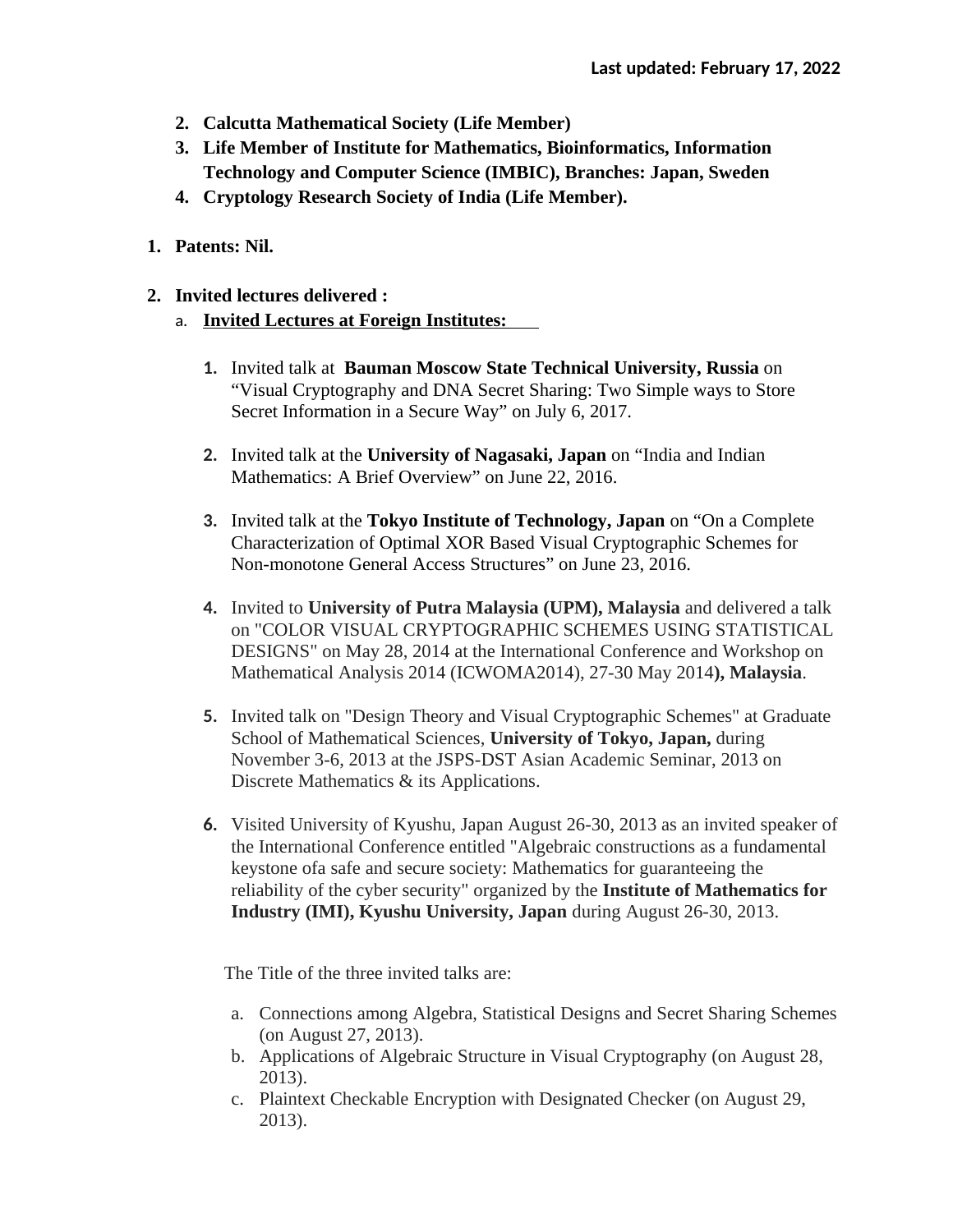- **1.** Invited talk on Applications of Mathematics, Statistics in DNA Micro Array and Secret Sharing Schemes **at Meijo University, Japan** on June 4, 2012.
- **2.** Invited talk on A Brief Introduction about Kolkata and University of Calcutta, India at the Department of Computer Science and Communication Engineering, University **of Kyushu, Japan** on June 1, 2012.
- **3.** Invited talk on Color Visual cryptographic Scheme for General Access Structure at the **Department of Computer Science and Communication Engineering,** University of **Kyushu, Japan on** May31, 2012.
- **4.** Invited talk on Some Secret Sharing Schemes and Further Studies at the **Department of Industrial Mathematics, University of Kyushu, Japan** on May 29, 2012.
- **5.** Invited talk on Cryptography: An Art of Secret Writing at the **Department of Computer Science and Communication Engineering, University of Kyushu, Japan** on August 12, 2011.
- **6.** Invited talk on Indian Education System at the **Department of Computer Science and Communication Engineering, University of Kyushu, Japan** on June 29, 2010.
- **7.** Invited talk on Information theoretic discussions on perfectly secure multi-use multi-secret sharing scheme at **KDDI, Japan** on July 7, 2010.
- **8.** Invited talk on Interdisciplinary Secret Sharing Schemes at **Tokyo Institute of Technology, Japan** on July 5, 2010.
- **9.** Invited talk on On DNA Secret Sharing at **Tokyo University, Japan** on July 7, 2010.
- **10.** Invited talk on Constructions of some Multi-Secret Sharing Schemes at the INDO-JAPAN Workshop at **AIST, Japan** on July 7, 2009.
- **11.** Invited talk on DNA secret sharing scheme and two multi-secret multi use secret sharing schemes for general access structure at the **Department of Computer Science and Communication Engineering, University of Kyushu, Japan** on June 5, 2009.
- **12.** Invited talk on Visual cryptographic Scheme: A different type of Secret Sharing Scheme at the **Department of Computer Science and Communication Engineering, University of Kyushu, Japan** on May 27, 2009.
- **13.** Invited talk on "Visual Cryptography and DNA Secret Sharing" at the Recent Advances in Cryptography in **Paris, June** 11-13, 2007 organized by **Indo-French Centre for Promotion of Advanced Research.**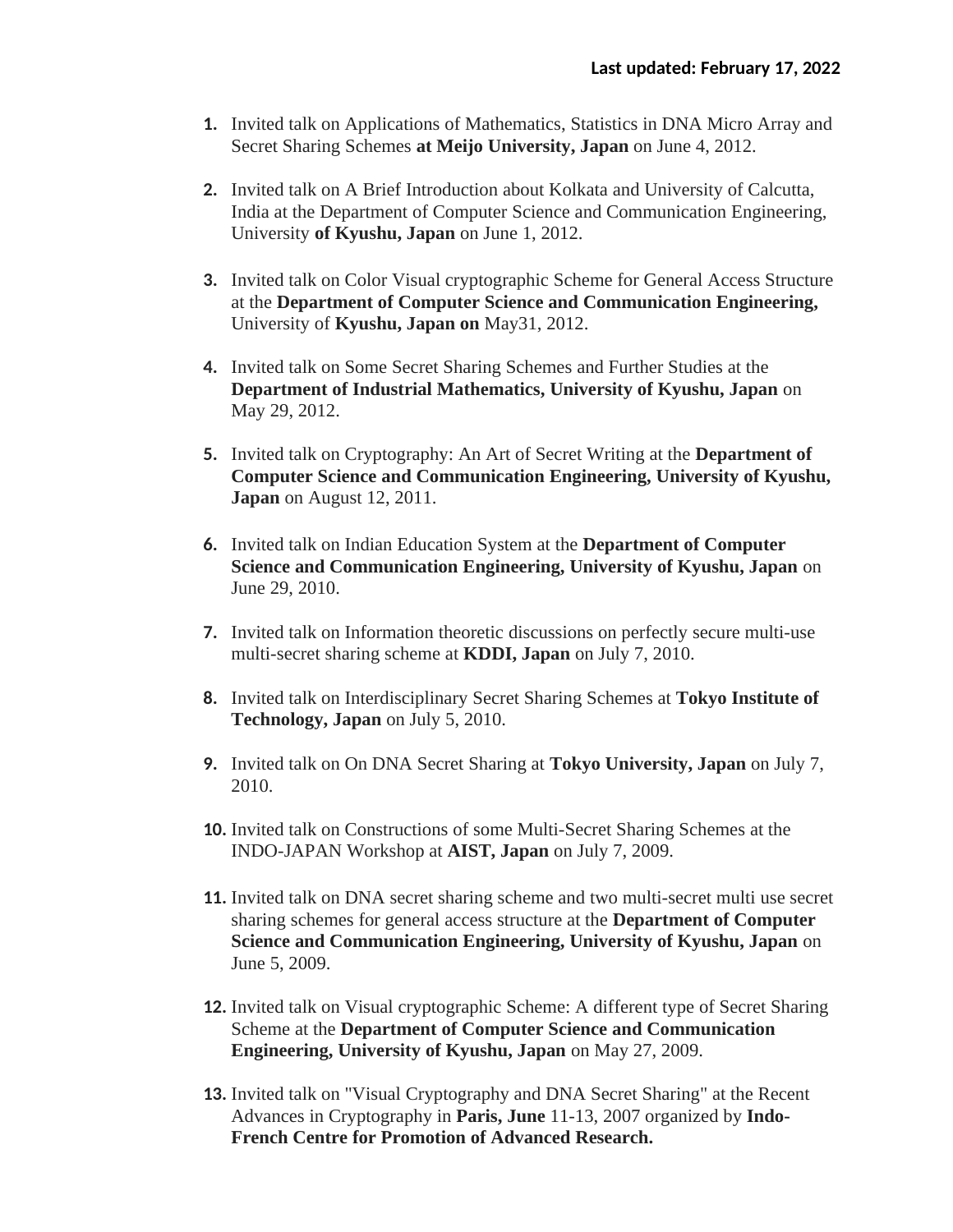- **14.** Invited talk on "Application of Mathematics in DNA Secret Sharing" at the **University of Rajsahi, Bangladesh** on June 14, 2007.
- **15.** Invited talk on DNA Secret Sharing and its Application to Cryptography at the Conference DNA and its Related Topics, May 19, 2006, organized by **University of Linkoping, Sweden.**
- **16.** Invited talk on Applications of Mathematics in Developing Visual Cryptographic Schemes at the seminar Laprochaine session du sminaire se tiendra le vendredi November 4, 2005, organized **byENSTA, France**.
- **17.** Invited talk on Application of Mathematics in Cryptography at the conference Mathematics and Its Applications, 2005, June 22, 2005 organized by **University of Karlstad, Sweden.**

#### a. **Selective Invited Lectures at Indian Institutes (up to 2019):**

- **1.** Invited talk at the **13th International Conference of IMBIC** on "Mathematical Sciences for Advancement of Science and Technology" **(MSAST 2019) organized by the Institute for Mathematics, Bioinformatics, Information Technology and Computer Science (IMBIC),** Kolkata on "**Cryptanalysis on Polynomial Based Image Encryption Schemes**" on December 22, 2019.
- **2.** Invited talk on "**Fun with Numbers and Their Applications to Real Life**" at the **Department of Mathematics, Gurudas College** on November 8, 2019.
- **3.** Invited as a Resourse Person to deliver Invited Talk on "**Algebra and Its Applications**" (November 28, 2019) at the **Refresher Course for University and College teachers under UGC-HRDC** of Jadavpur University (November 18 – 30, 2019) at the **Department of Mathematics, Jadavpur University.**
- **4.** Invited as a **Resourse Person** to deliver Invited Talks on **"A Special Type of Secret Sharing Scheme: Visual Cryptography and Few Related Open Issues"** on September 27, 2019 at the National Workshop on Cryptology (September 19-26, 2019) organized by the **Presidency University, Bangalore.**
- **5.** Invited as a **Resourse Person** to deliver Invited Talks on **"Fun with Numbers and Their Applications to Cyber Security"** on September 20, 2019 at the Taki Ramkrishna Mission High School in the Two Day Workshop on Science (September 20-21, 2019) organized by the **VVM in collaboration with Vigyan Prasar, DST, Government of India.**
- **6.** Invited as a **Resourse Person** to deliver Invited Talks on:
	- I. "Applications of Groups, Rings, Fields and Number Theory in the Digital World" (August 3, 2019).
	- II. "Linear Algebraic Aspects of Visual Cryptography: Few Open Issues" (August 4, 2019) at the **Refresheres Course** organized by the **Department of Mathematics, University of North Bengal (August 1- 14, 2019).**
- **1.** Invited talk at the **National workshop on "Current state of affairs in cyber security & cryptology"** during September 13-14, 2019 at NIT Durgapur, West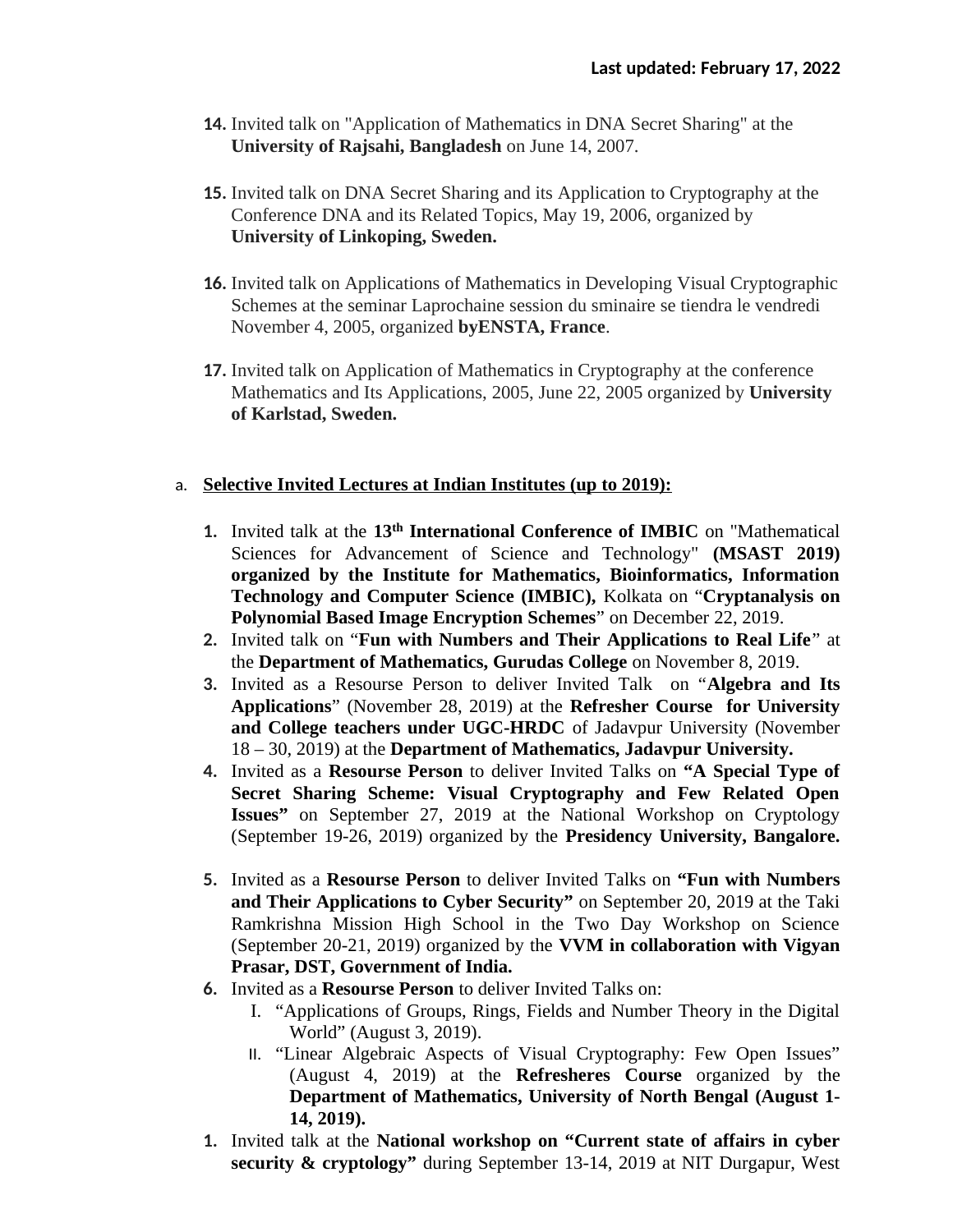Bengal organized by the **Vivekanand Vigyan Mission (VVM) and NIT Durgapur**. Title of the Invited Talk: "Various Aspects of Secret Sharing: Few Open Issues" on September 13, 2019.

- **2.** Invited talk on "Modern Cryptography: Recent Trends and Applications" at the Applied Sciences Departments, DIATM, Durgapur on August 14, 2019.
- **3.** Invited talk at the **2-Day Workshop on Cryptology (July 11-12, 2019)** organized by the **Department of Mathematics, Barasat State University,** in collaboration with **Indian Statistical Institute (ISI, Kolkata). Title of the invited talk: "Concepts of Secret Sharing: An Important Cryptographic Primitive" on June 6, 2019.**
- **4.** Invited as a Recourse Person to deliver Invited Talks on
	- I. "Different Aspects of Secret Sharing: An Important Cryptographic Primitive" **(on July 5, 2019)** &
	- II. "Primality Testing: Dealing with Big Primes" **(on July 6, 2019)** in the **Short Term Course on Introduction to Modern Cryptography (July 1-6, 2019)** organized by the **Department of Mathematics, NIT Jamshedpur.**
- **1.** Invited as a Resourse Person to deliver Invited Talks on
	- I. Applications of Linear Algebra to Secret Sharing: An Important Branch of Cryptography"
	- II. "Applications of Abstract Algebra in Finding Large Prime Numbers" on **June 15, 2019** at the **National Level Workshop on Advanced Mathematics (WAM-2019, June 13-22, 2019)** organized by the **Calcutta Mathematical Society.**
- **1.** Invited talk at the Workshop on "Mathematics and Cryptology" organized by the **East Calcutta Girls' College** in collaboration with **R C Bose Centre for Cryptology and Security, ISI Kolkata on "Understanding Basic Mathematics towards Learning Cryptography" on April 30, 2019.**
- **2.** Invited talk on "**Internet and Mathematics**" at the Workshop organized by the Department of Mathematics, **Victoria Institution (College)**, Kolkata on March 30, 2019.
- **3.** Invited talk at the Short Term Course on Basic Cryptography and Cryptanalysis organized by the **Department of Mathematics, IIT-KGP** on "Secret Sharing: Visual Cryptography and DNA Secret Sharing" on March 28, 2019.
- **4.** Invited talk at the **12th International Conference of IMBIC** on "Mathematical Sciences for Advancement of Science and Technology" **(MSAST 2018) organized by the Institute for Mathematics, Bioinformatics, Information Technology and Computer Science (IMBIC),** Kolkata on "Introduction to Cryptography and Cryptanalysis: Few Important Issues" on December 22, 2018.
- **5.** Invited as a Resourse Person to deliver Invited Series of Lectures on Introduction to Algebra to the **"Balurghat College Mathematics Camp (October 21 to November 10, 2018)"** scheduled during October 21st to October 24, 2018 organized by the **Balurghat College, Dakshin Dinajpur, West Bengal.**
- **6.** Invited talk at the Workshop on "Mathematics-Statistics-Cryptology-Computer Science" organized by the **East Calcutta Girls' College** in collaboration with **R**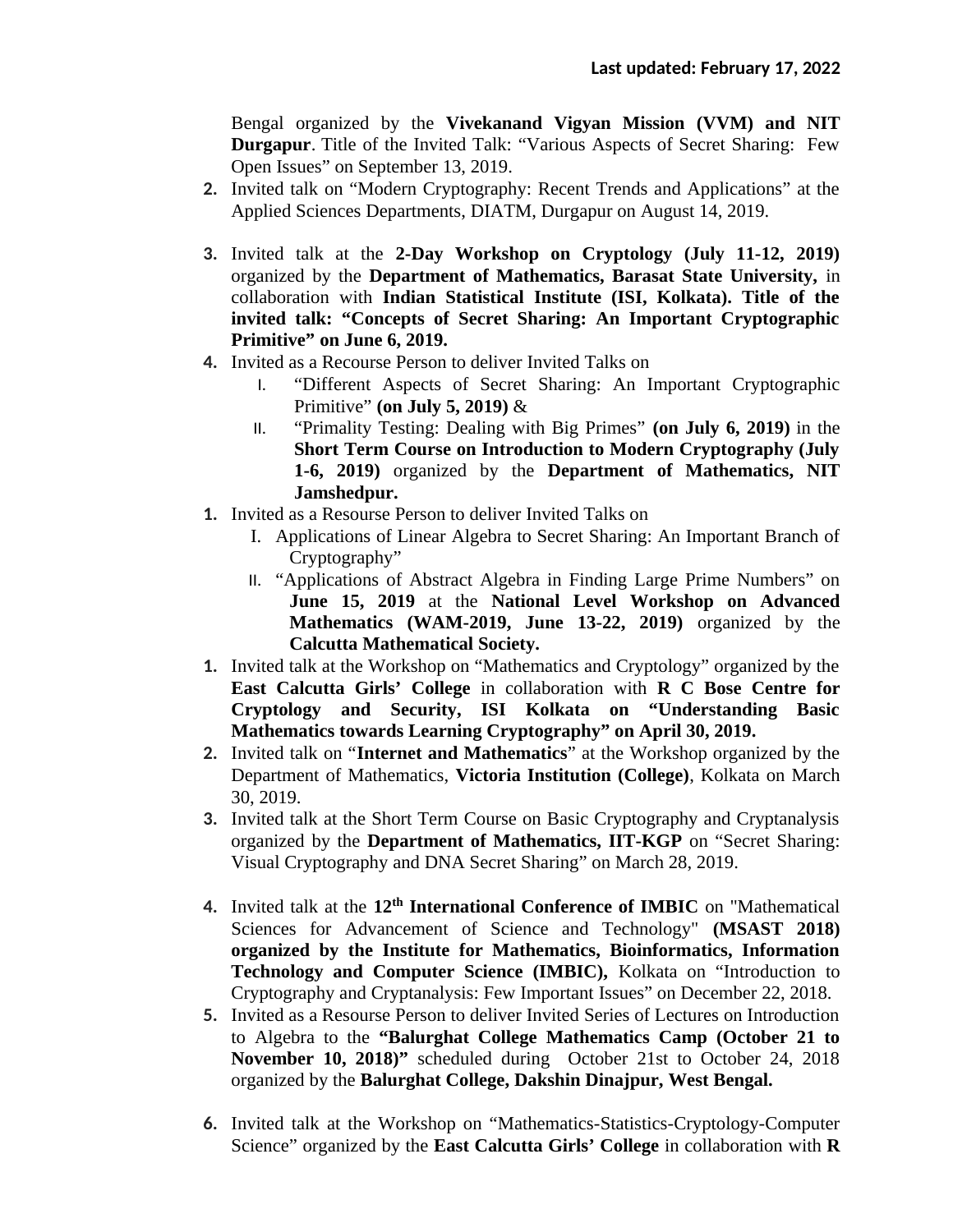**C Bose Centre for Cryptology and Security, ISI Kolkata on "Understanding Basic Mathematics towards Learning Cryptography" on September 13, 2018.**

- **7.** Invited talk at the **Amity University, Kolkata** on the topic "Secure Digital Communication using Mathematical and Statistical Tools" on September 26, 2018.
- **8.** Invited talk at the Workshop on "Mathematics-Statistics-Cryptology-Computer Science" organized by the **East Calcutta Girls' College** in collaboration with **R C Bose Centre for Cryptology and Security, ISI Kolkata on "Introduction to Mathematical Cryptology: An Overview" on July 20, 2018.**
- **9.** Invited as an Invited Speaker at the **105th Indian Science Congress in Mathematical Science Section (including Statistics)** held at Imphal, Manipur during March 16-20, 2018 and delivered an invited talk on "Digital Data Security: Mathematical Aspects of Cryptography" on March 18, 2018.
- **10.** Invited as a resource person at the Faculty Development Programme on Cryptography and Networking Security (FDPCNS-2018) organized by the Dept. of Computer Science & Engineering, **Jalpaiguri Govt. Engineering College** and delivered an invited talk on "Secret Sharing Scheme: An Important Primitive for Cryptography" on March 14, 2018.
- **11.** Invited as an invited Speaker at the Annual Seminar Lecture organized by the **Department of Mathematics, Serampore College,** and delivered an invited talk on "Applications of Algebra and Number Theory in Secure Digital Communications" on January 13, 2018.
- **12.** Invited as a resource person at the Two-Day National Seminar on Contemporary Research in Theoretical and Applicable Mathematics organized, held during September 8-9, 2017 organized by the The **Bhawanipur Education Society College** and delivered the invited lecture on Algebraic Aspects of Cryptology and its Application to Modern Cyber Security on September 9, 2017.
- **13.** Invited as a resource person at the "Short Term Course on Fundamental Algorithms: Design and Analysis" organized by the **Department of Mathematics, IIT Kharagpur** and delivered an invited talk on "Cryptographic Algorithms" on February 11, 2017.
- **14.** Invited as a resource person at the Workshop on "Communications and Multimedia Security" organized by the **Department of Computer Science and Engineering of IIT(ISM), Dhanbad** and delivered an invited lecture on "Visual Cryptography: A Different Secret Sharing Scheme" (on February 10, 2017).
- **15.** Invited as a resource person at the **"TEQIP-II sponsored short term course on "Introduction to Cryptography"** during 27-31 January, 2017 organized by the Department of Mathematics, IIT Kharagpur and delivered two invited talks on January 28, 2017. The title of the talks are: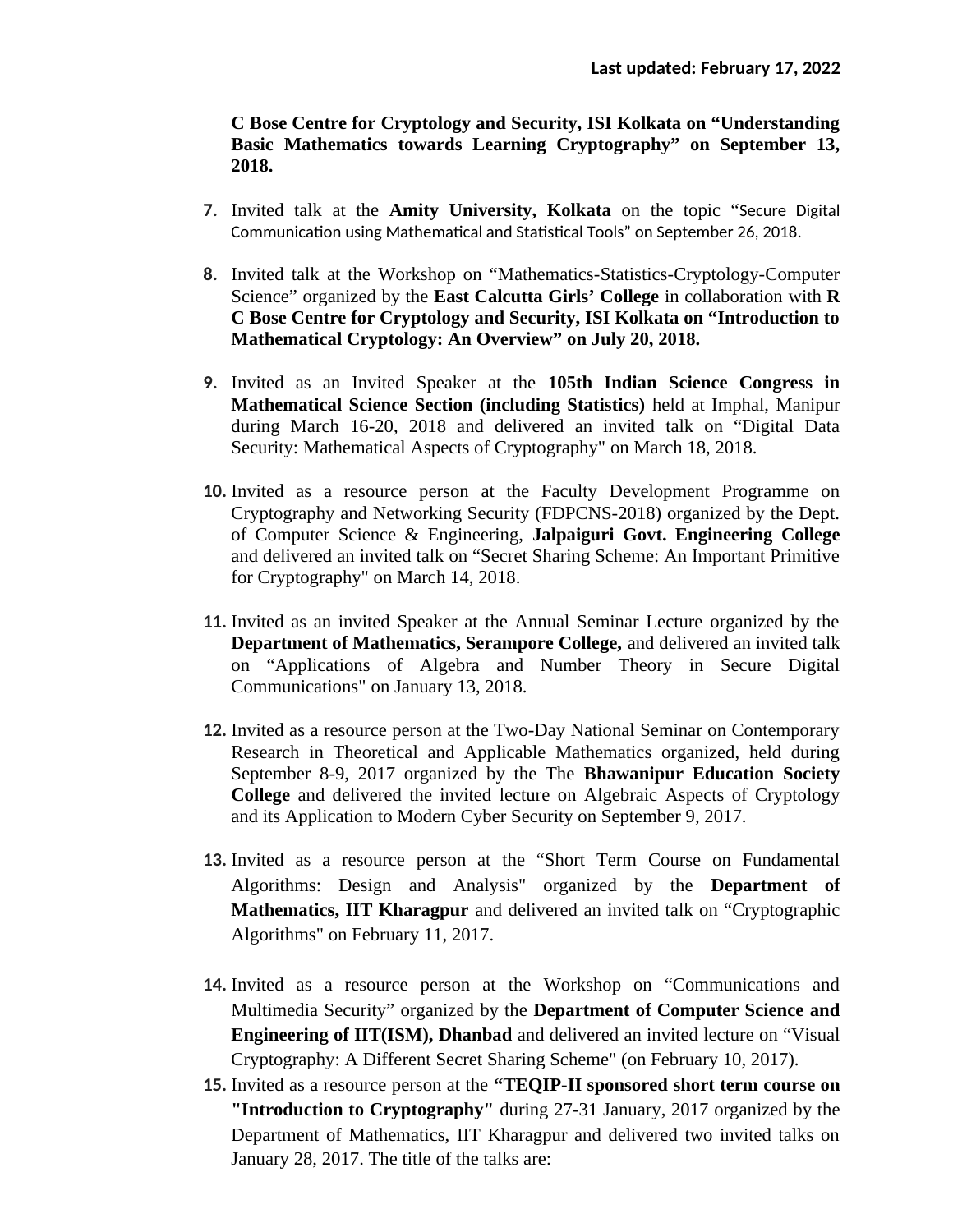- ❖ Evaluation of Secret Sharing Schemes.
- ❖ Visual Cryptography: A Different Approach.
- **1.** Invited as a resource person at the Tutorial of the **"Third International Conference on Mathematics and Computing (ICMC 2017)"** during January 17-21, 2017 at Haldia, India organized by the Haldia Institute of Technology, Haldia and delivered an invited lecture on ``Few Aspects of Secret Sharing Schemes" (on January 18, 2017).
- **2.** Delivered a special lecture on "Applications of Mathematics in Securing Digital Data" on 14-12-2016 at the **City College**, Kolkata.
- **3.** Delivered a special lecture on "Securing Digital World Through Mathematics" on 02-12-2016 at the **Bhairab Ganguly College**, Kolkata
- **4.** Invited as a resource person at the Faculty Development Programme on "Preparing for Challenges in Higher Education Institutions" during September 23-29, 2016, organized by the **Bhawanipur Education Society College** and delivered an invited lecture on "Cryptology and Reading Numerical Codes" (on September 28, 2016).
- **5.** Invited as a resource person at the UGC-Sponsored Seminar on "Basic Mathematics and its Applications" organised by **RKMVC College, Rahara,** Kolkata on September 21, 2016 and delivered an invited lecture on "Applications of Groups, Rings, Fields and Linear Algebra in Digital World" (on September 21, 2016).
- **6.** Three invited lectures under UGC-SAP (DRS-II) at the Department of **Mathematics and Statistics, University of Himachal Pradesh, Himachal**. The Title of the talks are as follows:
	- a. Symmetric and Asymmetric Key Cryptography. (on May 28, 2016)
	- b. Applications of Cryptography. (on June 3, 2016)
	- c. Visual Cryptography.(on June 4, 2016)
- **1.** Invited talk on "Algebraic Aspects of A Special Type of Secret Sharing Scheme:Visual Cryptography" at the **Department of Mathematics, Shiv Nadar University, Uttar Pradesh,** on May 26, 2016.
- **2.** Invited talk on "Linear Algebraic Aspects of Visual Cryptography: Few Open Issues" at the **Department of Mathematics, Cochin University of Science and Technology, Kochi, Kerala** on March 15, 2016.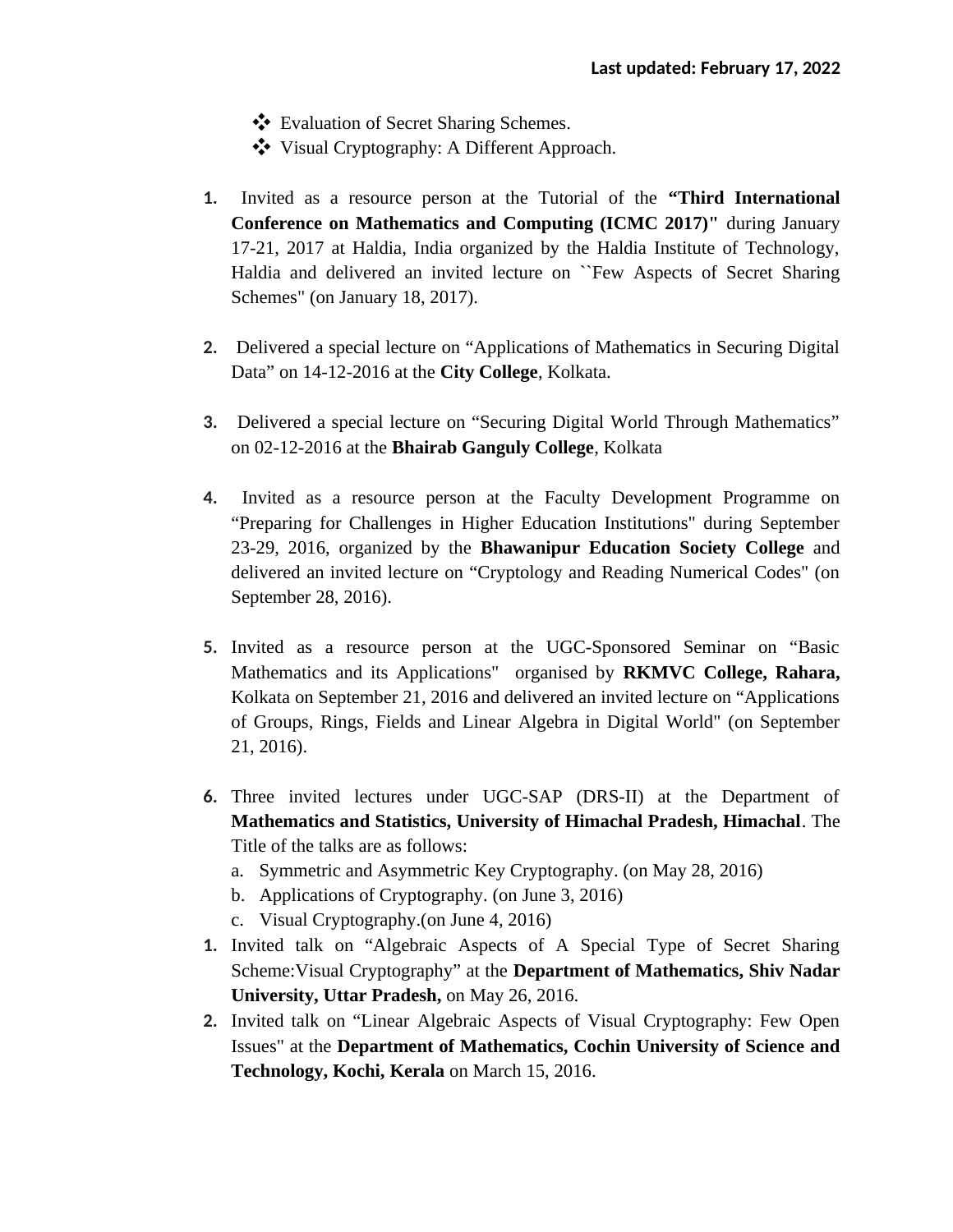- **3.** Invited talk on "Future Prospects in Mathematics after UG and PG Courses in India and Foreign Countries" organized by the Career and Counseling Cell of **Barasat Govt. College, West Bangal,** on February 2, 2016.
- **4.** Two invited talks on ``Number theory and Algebra" at **Lady Brabourne College,** West Bangal, on October 23 and 30, 2015.
- **5.** Invited talk on "Applications of Groups, Rings and Fields in the Digital World Through Cryptography" at the UGC Sponsored National Seminar on Recent Trends on Pure and Applied Mathematics, August 14, 2015, organized by the **Uluberia College, West Bangal.**
- **6.** Invited as a resource person to the National Workshop on Cryptology 2014, during September25-27, 2014, organized by **PDPM IIITDM Jabalpur** and delivered the invited talk "OR-BasedMonotone and XOR-Based Non-Monotone Visual" on September 25, 2014.
- **7.** Invited as a resource person to the short term course entitled "A Short Term Course on Cryptography" from 18th May, 2014 to 24th May, 2014 organized by the **Department of Mathematics,IIT Kharagpur** and delivered the following two invited talks on
	- a. Introduction to Secret Sharing.
	- b. Visual Cryptography and DNA Secret Sharing.
- **8.** Invited as a resource person to the workshop entitled "Instructional Workshop OnGraph Theory And Its Applications To Visual Cryptography", during March 10-15, 2014, organized by the **National Centre for Advanced Research in Discrete Mathematics (n-CARDMATH), Kalasalingam University, Madurai** and delivered the followingfour invited talks on
	- a. Introduction to Visual Cryptography: A Very Different Cryptographic Scheme. (on March10, 2014)
	- b. Mathematical and Statistical Tools to Study (2,n)-VCS (on March 10, 2014)
	- c. Cumulative Array and Linear Algebraic Techniques to Construct VCS for General AccessStructure. (on March 11, 2014)
	- d. Color VCS and Future Direction of Research. (on March 11, 2014)
- **9.** Invited as a resource person to annual Program entitled "Analytica 2013", on September 25, 2013,organized **by St Xavier's College, Kolkata** delivered the invited talk on "Introduction to AlgebraicCryptography".
- **10.** Invited talk on "An Introduction to Mathematical Cryptography at the Department of Mathematics", **at Lady Brabourne College, Kolkata** on May 17, 2012.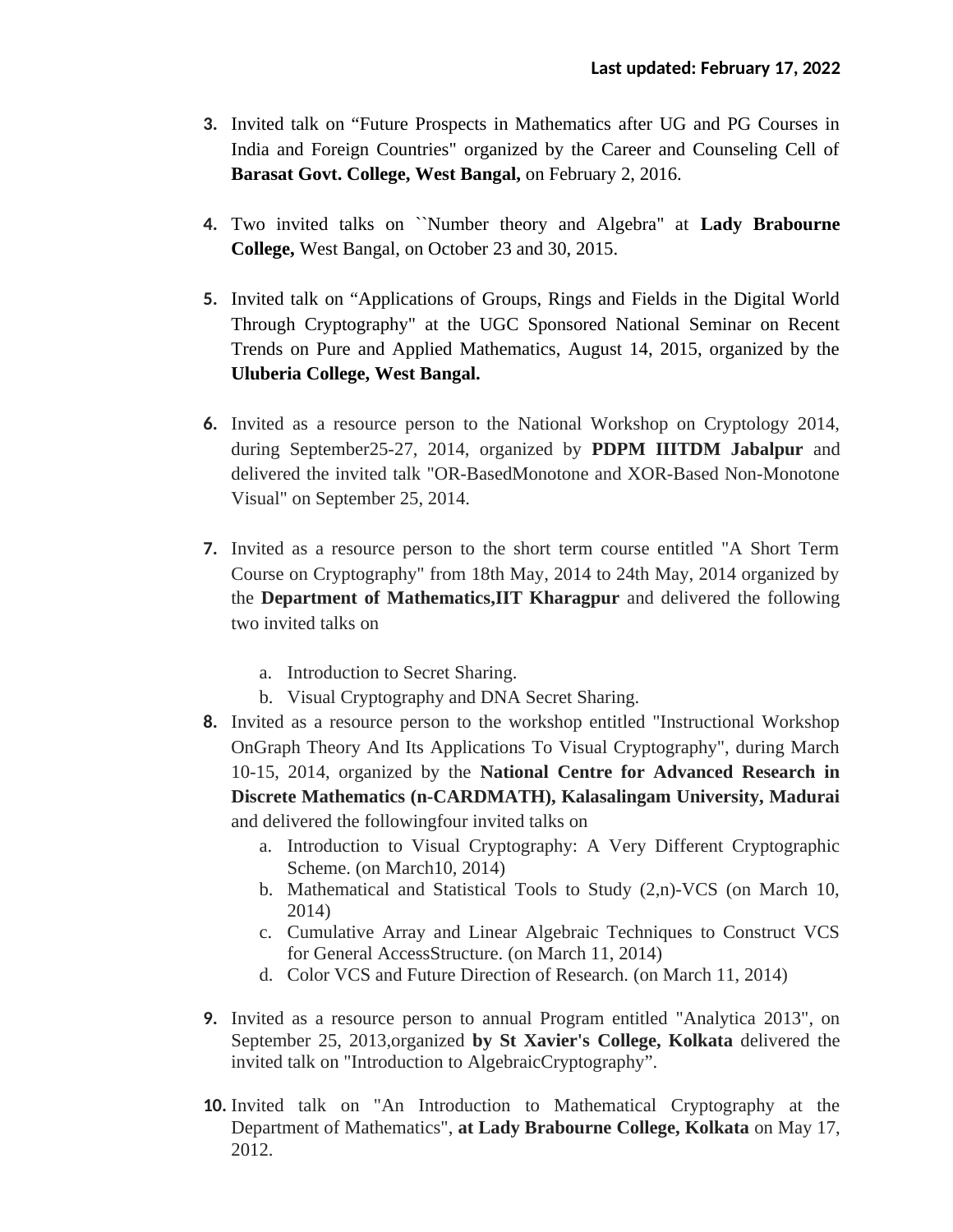- **11.** Invited talk on "Some Secret Sharing Schemes With Emphasis on Visual Cryptography" at the Seminar on Cryptography organized by the **Barasat State University,** on September 30, 2011.
- **12.** Invited talk on "Some Secret Sharing Schemes and Further Studies" on July 16, 2011 at the TutorialWorkshop on Cryptology, July 16-17, 2011, organized by University of Calcutta and **COEC,ISI Kolkata**.
- **13.** Invited as a resource person to deliver an invited talk on "Cryptography is the science of analyzing anddeciphering codes, ciphers and cryptograms" at the Engineer, Golden Jubilee Edition Technical Symposium of **NITK Surathkal,** during 29 October to 1 November 2009.
- **14.** Invited as a resource person to deliver an invited talk on "Introduction to Secret Sharing andSome Interesting Secret Sharing Schemes" at the CRSI-IMSc Joint Workshop on Teaching Cryptology at Undergraduate level during June 15-19, 2009 at the **Indian Statistical Institute, Kolkata.**
- **15.** Invited talk on "Changing Faces of Terrorism and Importance of Cryptography" on the occasion ofthe Celebration of National Science Day, February 28, 2009, organized by **Indian Science Congress Association.**
- **16.** Invited as a resource person to deliver an invited talk on "Visual and DNA cryptography" at theWorkshop on Cryptography, December 5-6, 2008, organized by **Institute of Mathematics and Applications, Bhubaneswar**.
- **17.** Invited as a resource person to deliver an invited talk on "Changing Faces of Terrorism and Secret Message Transmission" at the UGC sponsored Seminar on Changing Faces of Terrorism, a 21stCentury Perspective, organized by **Gokhale Memorial Girls College, Kolkata.**

## **1. Awards :**

- **1. "Young Scientist Award" Recipientin Mathematical Science Section (including Statistics)** for the year 2007-08, awarded by **Indian Science Congress Association**.
- **2. "President of India Medal for General Proficiency,2002",** awarded by University of Calcutta.
- **3. "Dr B B Datta Memorial Scholarship" in recognition of securing highest marks in the B.Sc (Maths Hons)** of **1999 amongst the prosecuting students of PG Course in Pure Mathematics from University of Calcutta.**
- **4. Recipient of the "NANUM 2014" travel grant to Seoul ICM 2014, Korea.**
- **5. National Scholarship, Govt of India for Secondary, Higher Secondary and BSc.**
- **6. Gold Medalist, 1 st Class 1st in MSc, Calcutta University.**
- **7. Awarded numerous medals in Sports and Paintings in different competitions organized by school, institute and some organizations.**
- **8. Other notable activities :**

**Founder Secretary of the International Institute IMBIC, having branches in Japan and**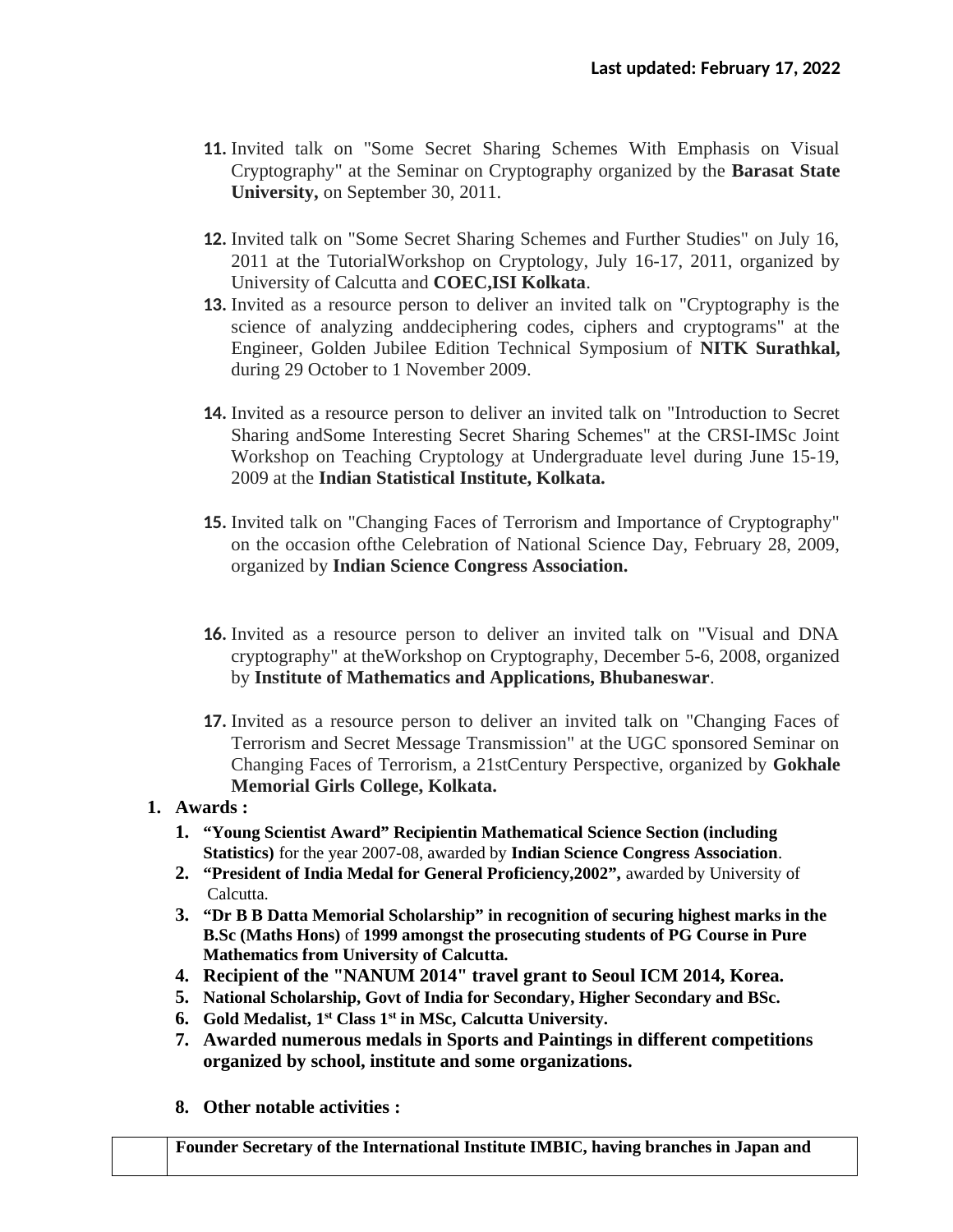| <b>Sweden</b>                                                                                                                                                                                                                                                        |
|----------------------------------------------------------------------------------------------------------------------------------------------------------------------------------------------------------------------------------------------------------------------|
| <b>Treasurer of Cryptology Research Society of India (since 2008)</b>                                                                                                                                                                                                |
| Worked as the Easter Zonal coordinator for NBHM, Department of Atomic Energy,<br>Government of India, for MSc and PhD Scholarship Examinations                                                                                                                       |
| Worked as the Managing Editor of the Journal of Pure Mathematics, University of<br>Calcutta.                                                                                                                                                                         |
| Visited Japan (7 times), UK (3 times), Sweden (3 times), Switzerland (2 times), France (2<br>times), Belgium, Holland, Norway, Denmark, Italy, Korea, Malaysia (2 times), Singapore,<br>Bangladesh, Bhutan, Russia, Thailand.                                        |
| Volume Editor of all the 15 Proceedings of the International Conferences MSAST 2007-<br>2021.                                                                                                                                                                        |
| <b>Convener of the Annual Event of the International Conference MSAST organized by the</b><br><b>International Institute for Mathematics, Bioinformatics, Information Technology and</b><br><b>Computer Science, with branches in Japan and Sweden.</b>              |
| Worked as a paper setter, moderator, examiner of different examinations organized by<br>different Universities and Institutes.                                                                                                                                       |
| Worked as Thesis Reviewer of PhD Thesis of different Universities.                                                                                                                                                                                                   |
| Worked as an external expert member of the PhD Entrance/Thesis Viva organized by<br>different Universities, Institutes like Indian Statistical Institute, IIEST etc.                                                                                                 |
| Worked as reviewers of leading journals such as AMS Mathscinet, Discrete Mathematics,<br>Discrete Applied Mathematics, Design Codes and Cryptography, IEEE journals, IEICE,<br>many other Springer and Elsevier Journals etc                                         |
| Worked as external Committee member of interview for the recruitment of Project Linked<br>personnel at Indian Statistical Institute.                                                                                                                                 |
| Worked as External Member for the M.Tech (CS) and M.Math Dissertation of Indian<br><b>Statistical Institute.</b>                                                                                                                                                     |
| Member of Board of Studies of Mathematics: 1. St Xaviers' College, 2. Ramakrishna<br>Mission Vivekananda Centenary College (UG & PG unit), 3. Adamas University, 4.<br>Dumdum Motijheel College (PG Unit), 5. APC College, New Barrackpore (PG Unit)                 |
| <b>Program Chair, 22nd International Conference on Cryptology in India, Jaipur, India, December</b><br>12–15, 2021 and Volume Editor of the Springer Proceedings "Progress in Cryptology –<br>INDOCRYPT 2021" with Ralf Küsters (Germany) and Bart Preneel (Belgium) |
| Chairman: Vetting Committee for the purpose of vetting of various Cyber Security<br>courses under CDP program of CCPTR of MAKAUT (Vide letter No.                                                                                                                    |